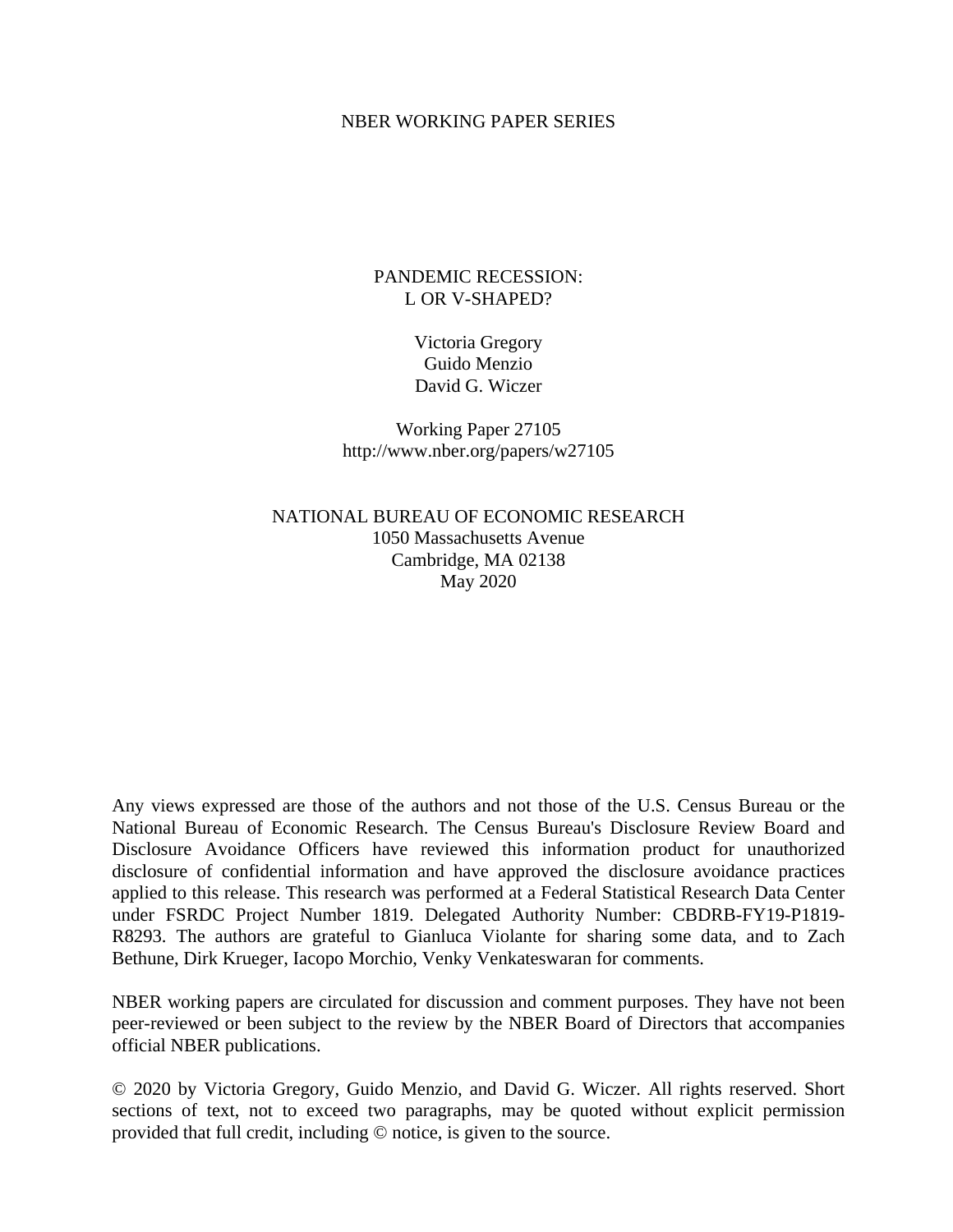Pandemic Recession: L or V-Shaped? Victoria Gregory, Guido Menzio, and David G. Wiczer NBER Working Paper No. 27105 May 2020 JEL No. E0

#### **ABSTRACT**

We develop and calibrate a search-theoretic model of the labor market in order to forecast the evolution of the aggregate US labor market during and after the coronavirus pandemic. The model is designed to capture the heterogeneity of the transitions of individual workers across states of unemployment, employment and across different employers. The model is also designed to capture the trade-offs in the choice between temporary and permanent layoffs. Under reasonable parametrizations of the model, the lockdown instituted to prevent the spread of the novel coronavirus is shown to have long-lasting negative effects on unemployment. This is so because the lockdown disproportionately disrupts the employment of workers who need years to find stable jobs.

Victoria Gregory New York University vgregory757@gmail.com

Guido Menzio Department of Economics New York University 19 West 4th Street, New York, NY 10012 and NBER gm1310@nyu.edu

David G. Wiczer Stony Brook University 100 Nicolls Rd Economics Department, S617 SBS Stony Brook, NY 11794 david.wiczer@stonybrook.edu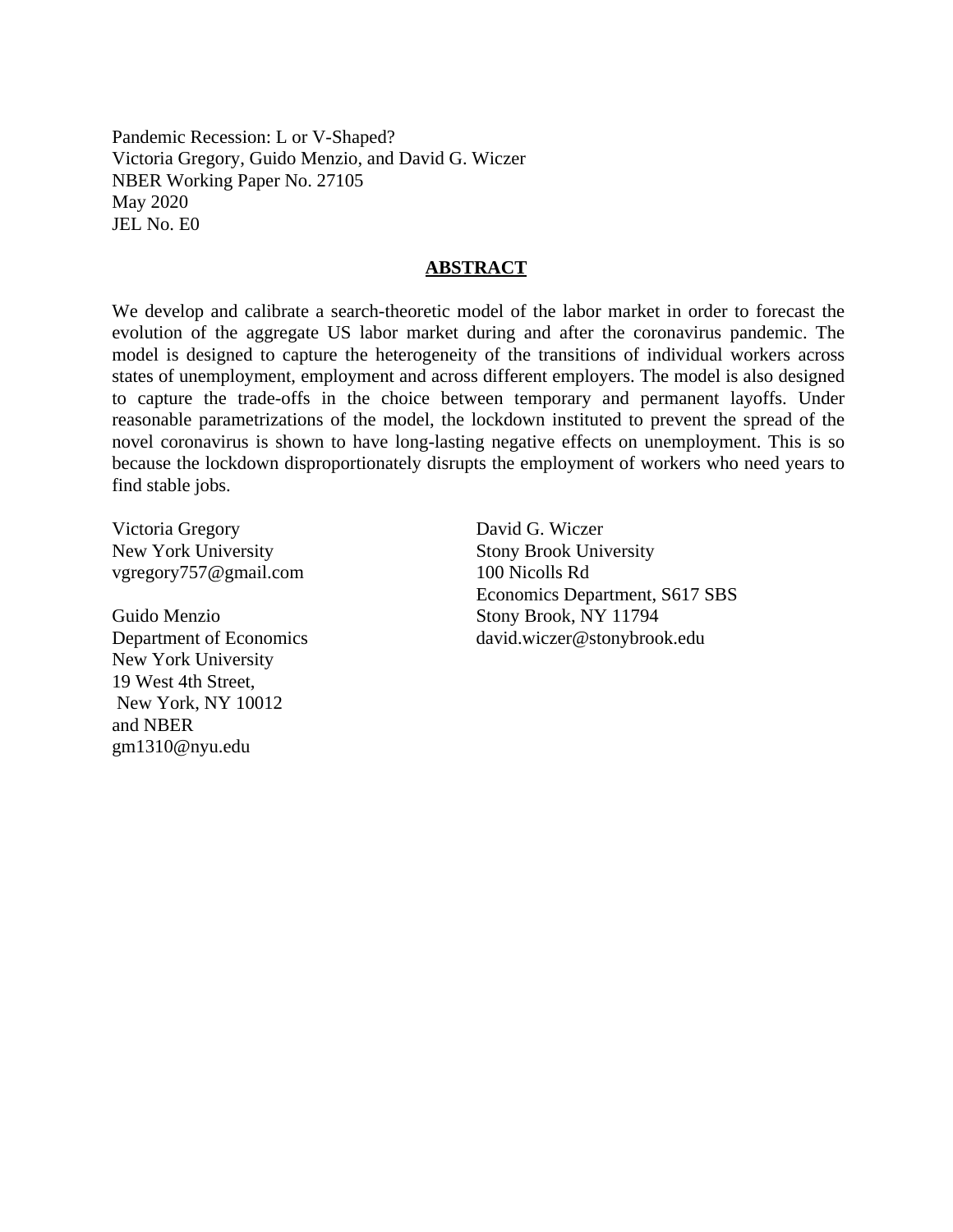## 1 Introduction

In March 2020, the US entered a "lockdown" so as to prevent the spread of the novel coronavirus. The vast majority of residents of the United States have been ordered to stay at home. Most retail businesses have been ordered to shut down. Most workers have been ordered to stay away from their place of work. Not surprisingly, during March and April of 2020, the number of claims for unemployment benefits has sky-rocketed, exceeding in two months only the total from the entirety of the Great Recession. Is the enormous number of workers entering unemployment going to flow back into the ranks of the employed once the lockdown restrictions are lifted? Or are these workers going to remain unemployed long after the lockdown is removed? In this paper, we develop and quantify a framework to analyze and forecast the evolution of the labor market during and after the coronavirus pandemic. We find that, under reasonable parametrizations of the model, even a 3-month long lockdown is going to have long-lasting negative effects on unemployment.

Our framework is a search-theoretic model of the labor market in the spirit of Pissarides (1985) and Mortensen and Pissarides (1994). Workers endogenously transition across states of employment and unemployment, as well as from one employer to another. Workers search for jobs when they are unemployed. Workers search for more productive jobs when they are employed, albeit with a lower intensity. Workers move from employment into unemployment when their productivity falls below some threshold. If the productivity is low for transitory reasons, some workers and firms may suspend production but maintain the option of resuming it, albeit at some cost and imperfectly. As in Gregory, Menzio and Wiczer (2020), workers are ex-ante heterogeneous with respect to their baseline productivity, the distribution of the component of productivity that is idiosyncratic to their match with a particular employer, and with respect to their ability to search the labor market. The search process that brings workers and vacant jobs into contact is directed by wages, as in Moen (1997) and Menzio and Shi (2011).

According to our model, the lockdown—which we describe as a temporary decline in labor productivity causes some employment relationships to be terminated, some to be suspended, and others to continue. Intuitively, terminated relationships are those in which the surplus becomes negative because of the lockdown. Continuing and suspended relationships are those in which the surplus remains positive in spite of the lockdown. A relationship is suspended rather than continued if its productivity during the lockdown is low enough that the firm and the worker prefer collecting unemployment benefits rather than continuing production and maintaining strong ties.

Once the lockdown is lifted, the speed of the recovery, depends on three factors: (i) the fraction of workers who, at the beginning of the lockdown, enter unemployment while maintaining a relationship with their employer; (ii) the rate at which inactive relationships dissolve during the lockdown; (iii) the rate at which workers who, at the end of the lockdown, are not recalled by their previous employer can find new, stable jobs. In turn, factors (i) and (ii) depend on the costs associated with maintaining and reactivating a temporarily inactive relationship, on the ability of the employer to survive the lockdown without revenues, and on the rate of decay in the quality of a temporarily inactive relationship. Factor (iii) depends on the job-finding rate of the non-randomly selected group of workers who are permanently laid off during the lockdown.

Depending on parameters, the model can generate either a V-shaped recession—one in which the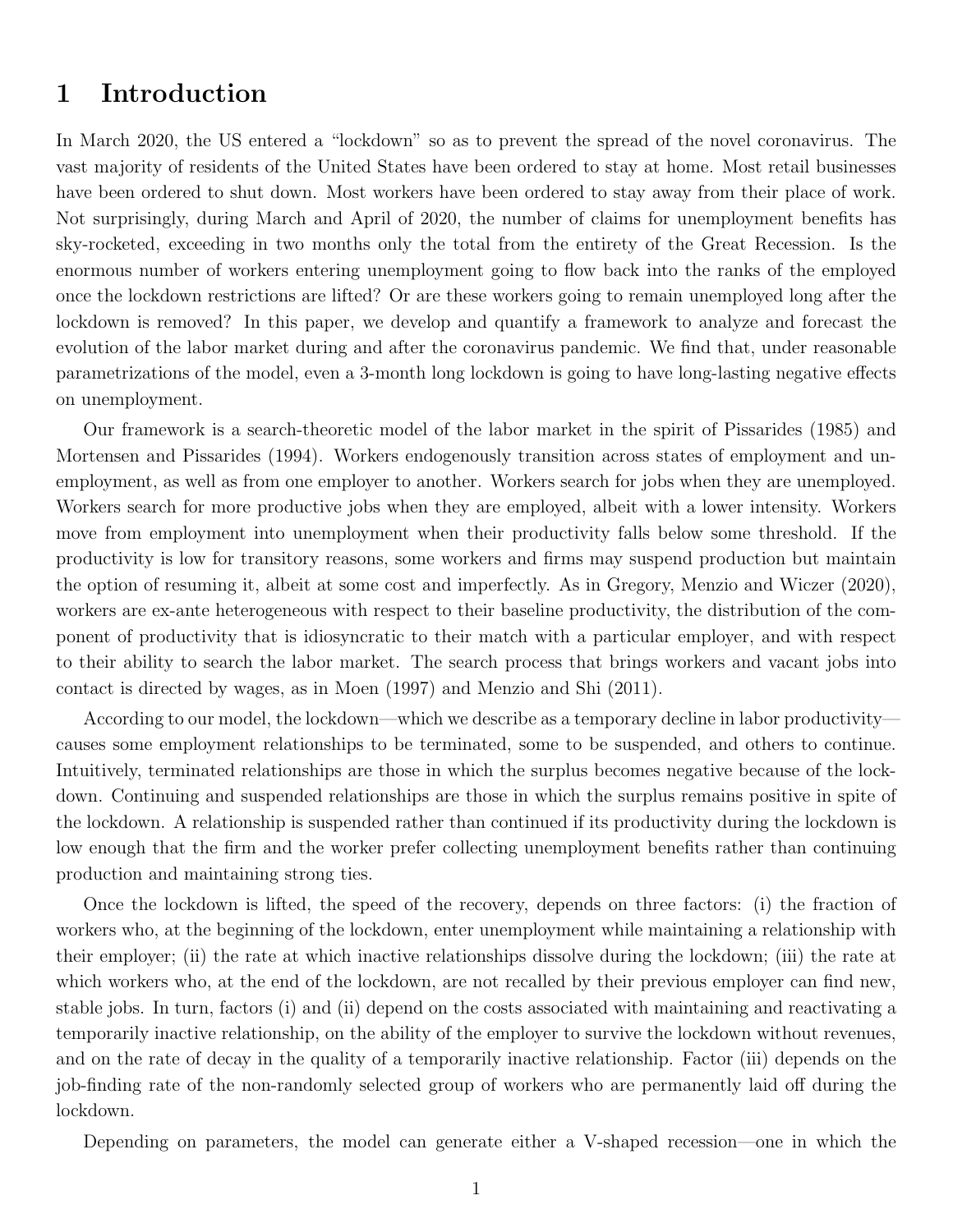unemployment rate quickly returns to its baseline level once the lockdown restrictions are lifted—or an L-shaped recession—one in which the unemployment rate takes several years to return to its pre-lockdown level. As a matter of theory, a V-shaped recession occurs if: (a) workers who enter unemployment are in a suspended relationship with their previous employer and maintain it throughout the lockdown; or (b) workers who, by the end of the lockdown, have no relationship to their previous employer can quickly find a new, stable job. In contrast, an L-shaped recession occurs if: (a) many workers flow into unemployment without maintaining ties to their previous employer; and (b) these workers cannot quickly find a new, stable job.

We calibrate the model using data from the Longitudinal Employer and Household Dynamics (LEHD) and the Survey of Income and Program Participation (SIPP) to capture three features of the labor market: (i) the fact that workers differ systematically with respect to the duration of their unemployment spells, and with respect to the tenure length of their jobs; (ii) the prevalence of different types of workers in different industries; (iii) the increase in unemployment across industries in March and April 2020. We find 3 distinct types of workers. At one extreme, there are "stable" workers with high productivity, short unemployment spells, and a high probability of staying on a job for more than 2 years. At the other extreme, there are "fickle" workers with low productivity, long unemployment spells, and a low probability of staying on a job for more than 2 years. We find that the prevalence of "fickle" workers varies a lot across industries and happens to be concentrated in some of the industries hit hardest by the lockdown.

Using the calibrated framework, we measure the shape of the pandemic recession. We model the recession as 3-months lockdown—which affects differently the productivity of workers in different industries followed by a 12-month period of uncertainty—during which productivity is back to normal but there is a risk of a second lockdown. Throughout the lockdown and uncertainty phases, unemployment benefits are augmented by special federal programs. We find that the recession has an L-shape. The finding is easy to explain. First, even when the cost of maintaining and reactivating a suspended employment relationship is fairly small—in the order of less than a month of the worker's value added—the fraction of workers whose employment relationship is permanently terminated is about 35%. This is consistent with survey evidence, which finds that between 40 and 50% of the workers who have entered unemployment during the first month of the lockdown have no expectation of being recalled to their previous job (see, Adams-Prassl et al. 2020 and Bick and Blandin 2020). Second, the workers who are permanently laid-off are disproportionately of the "fickle" type, who need to search for several years in order to find a long-lasting job. Interestingly, increasing the length of the lockdown from 3 to 6 months does not significantly affect the behavior of unemployment 4 years out.

We believe that our simulation represents a lower bound on the effect of the pandemic on unemployment. Indeed, we abstract from several important channels that are likely to slow down the recovery of unemployment. First, it is unlikely that the lockdown will be entirely lifted after 3 months and that, once lifted, productivity will immediately return to its normal level. Second, even employment relationships that are kept active throughout the lockdown are likely to break down at a rate higher than normal due to bankruptcies. Third, contractual frictions may cause some viable employment relationships to break down during the lockdown. A leading example of contractual frictions are rigid wages (see, e.g., Hall 2005, Gertler and Trigari 2009, or Menzio and Moen 2010), minimum wages, or costs to renegotiate contracts in the face of unforeseen contingencies.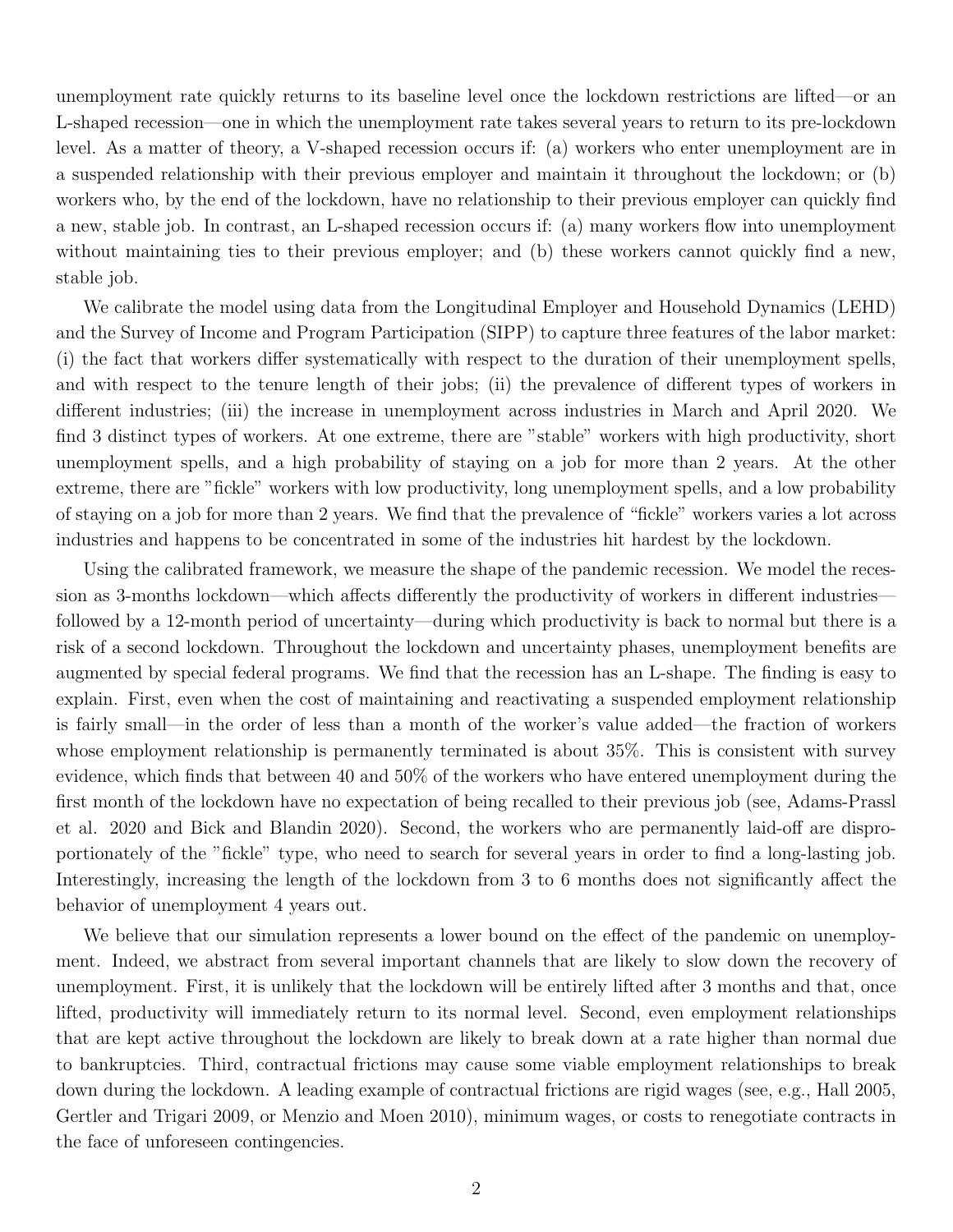The paper contributes to recent work on the economic consequences of the pandemic. A non-exhaustive list of this line of work is Alvarez, Argente and Lippi (2020), Atkeson (2020), Berger, Herkenhoff and Mongey (2020), Eichenbaum, Rebelo and Tradandt (2020), Fernandez-Villaverde and Jones (2020), Garibaldi, Moen and Pissarides (2020), Glover et al. (2020), Guerrieri et al. (2020), Kapicka and Rupert (2020), Kaplan, Moll and Violante (2020), Jones, Philippon and Venkateswaran (2020). Compared with this literature, the focus of our paper is on forecasting the aggregate dynamics of the labor market starting from the disaggregate and heterogeneous dynamics of individual workers. Compared with this literature, we are also silent about optimal policy. We believe that a derivation of the "optimal" unemployment rate during a pandemic would require calculations that, while surely important, fall well outside the scope of our expertise.

## 2 Environment and Equilibrium

In this section, we present our model of the labor market. The basic structure of the model is the same as in Menzio and Shi (2010, 2011). Firms and workers come together in the labor market through a search process directed by the terms of employment contracts. Firms search the market by posting employment contracts for their vacancies. Workers search the market by seeking vacancies offering the desired employment contract. Matches between firms and workers are heterogeneous with respect to their quality, which gives employed workers a motive for searching not only off but also on the job. We add two new ingredients to this basic structure. First, we allow for the possibility that workers are ex-ante heterogeneous. In particular, different types of workers are heterogeneous with respect to their productivity, the distribution of match quality from which they sample, and their ability to search. As documented in Ahn and Hamilton (2019), Morchio (2020), Kudlyak and Hall (2019) and Gregory, Menzio and Wiczer (2020), there are systematic differences across workers in their UE (unemployment to employment), EU (employment to unemployment) and EE (employer to employer) rates. Second, we allow for the possibility that workers and firms might temporarily deactivate their match, while retaining the option of resuming production at a later date. As documented in Fujita and Moscarini (2017), workers frequently return to their previous job after a spell of unemployment. As we shall see, these two new ingredients are critical to understand the aggregate dynamics of the labor market.

### 2.1 Environment

The labor market is populated by a positive measure of workers and firms. Workers are ex-ante heterogeneous with respect to their type  $i = 1, 2, \dots I$ , which affects their productivity, unemployment income, and their search and learning processes. A worker of type i maximizes the present value of income, discounted at the factor  $\beta \in (0,1)$ . A worker of type i earns some income  $b_i$  when he is unemployed, and some income  $w_i$  when he is employed. The unemployment income  $b_i$  is a combination of unemployment benefits, transfers, and income value of leisure. The employment income  $w_i$  is determined by the worker's employment contract. The measure of workers of type i is  $\mu_i \geq 0$  and the total measure of workers is 1.

Firms are ex-ante homogeneous. A firm maximizes the present value of profits, discounted at the factor β. A firm operates a constant returns to scale technology which turns the labor supply of a worker of type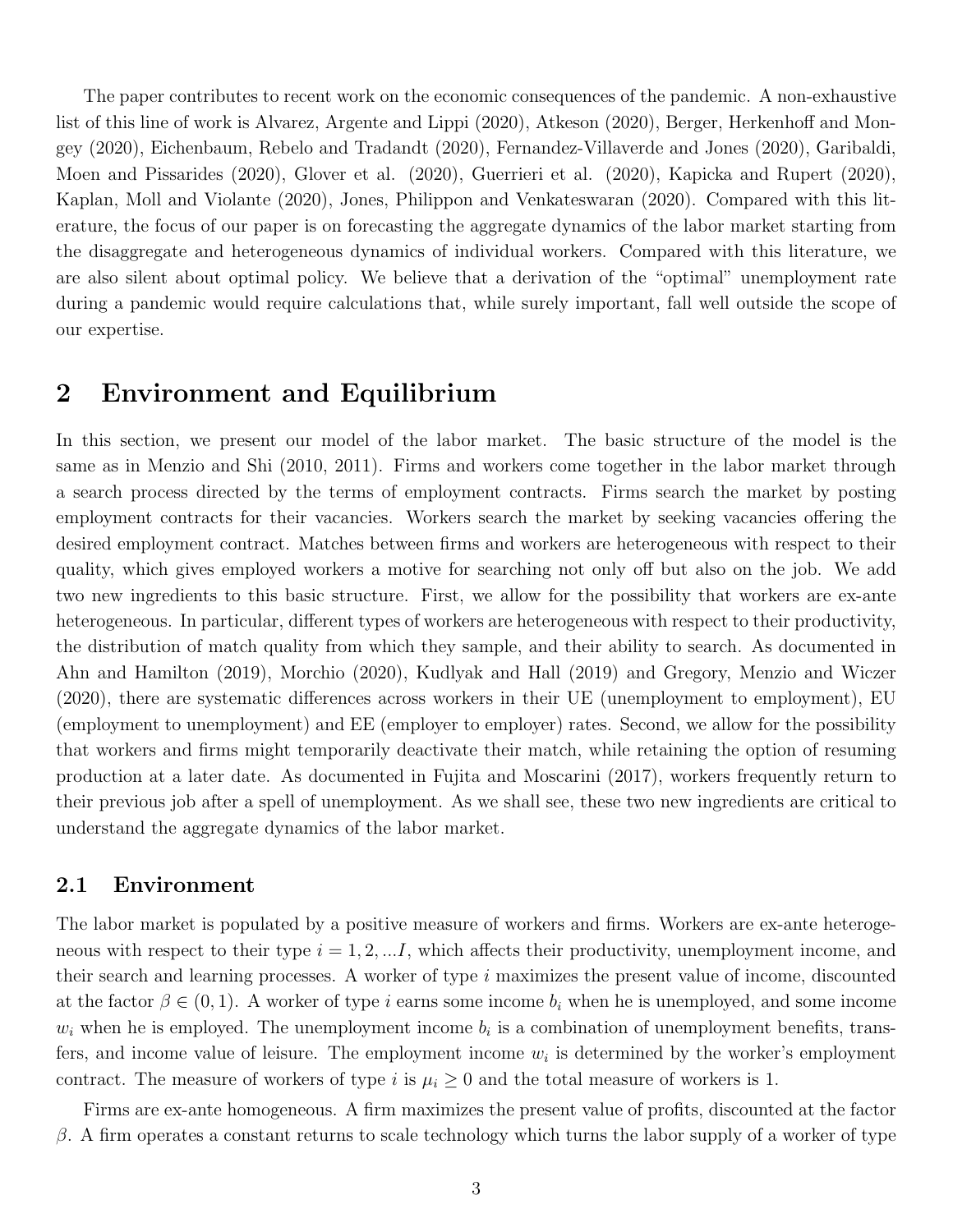i into  $y_i$ z units of output, where  $y_i$  is a component that is common to all pairs of firms and workers of type i, and  $z \in Z$  is a component that is specific to a particular firm-worker pair. The first component is the source of persistent differences in the productivity of different types of workers. The second component is the source of worker's job mobility. We refer to the second component of productivity as the quality of a firm-worker match.

The labor market is organized in a continuum of submarkets indexed by the vector  $x = \{v, i\}$ , where  $v \in R$  denotes the lifetime utility promised by firms to workers hired in submarket x, and  $i \in \{1, 2, ...I\}$ denotes the type of workers hired by firms in submarket  $x$ .<sup>1</sup> Associated with each submarket, there is an endogenous vacancy-to-applicant ratio  $\theta_i(v) \in \mathbb{R}_+$ . If a worker searches in submarket  $x = \{v, i\}$ , he finds a vacancy with probability  $p(\theta_i(v))$ , where p is a strictly increasing, strictly concave function with  $p(0) = 0$ and  $p(\infty) = 1$ . A vacancy in submarket  $x = \{v, i\}$  meets an applicant with probability  $q(\theta_i(v))$ , where q is a strictly decreasing function with  $q(\theta) = p(\theta)/\theta$ ,  $q(0) = 1$  and  $q(\infty) = 0$ .

The state of the economy is described by some exogenous state  $s \in S$  and by the endogenous distribution of workers across employment states. The exogenous state s evolves stochastically, and its realization may affects the type-specific productivity  $y_i$  and the type-specific unemployment income  $b_i$ . To understand the endogenous distribution of workers across employment states, note that a worker may be unemployed without the option to recall its old job, unemployed with the option to recall a match of unknown quality, unemployed with the option to recall a match of known quality, employed in a match of unknown quality, or employed in a match of known quality. Let  $u_i$  be the measure of unemployed workers without the option to recall their old job,  $m_i$  the measure of unemployed workers with the option to recall a job with unknown quality.  $q_i(z)$  the measure of unemployed workers with the option to recall a job with known quality z,  $n_i$ the measure of employed workers in a match of uknown quality, and  $g_i(z)$  the measure of employed workers in a match of known quality z. Overall, the state of the economy is described by  $\psi \equiv \{s, u_i, m_i, q_i, n_i, g_i\}.$ 

Every period comprises six stages: learning, separation, recall, search, matching and production. In the first stage, a worker of type i who is employed in a match with an unknown idiosyncratic component of productivity discovers the quality of the match with probability  $\phi_i \in [0, 1]$ . The idiosyncratic component of productivity z is a random draw from a probability density function  $f_i: Z \to \mathbb{R}_+$  with a mean normalized to 1.

In the second stage, an employed worker of type i becomes unemployed with probability  $d_e \in [\delta, 1]$ . The probability  $d_e$  is specified by the worker's employment contract. The lower bound  $\delta$  represents the probability that the worker has to leave the match for exogenous reasons (e.g., worker relocation). Similarly, an unemployed worker with a recall option loses contact from his old employer with probability  $d_q \in [\delta_q, 1]$ , where  $d_q$  is specified by the worker's employment contract. The lower bound  $\delta_q$  represents the probability that the worker and the firm lose contact for exogenous reasons (e.g., firm bankruptcy, decline in the quality of the match while inactive, loss of contact while phisycally separated, etc...).

In the third stage, an employed worker of type i becomes unemployed with a recall option with proba-

<sup>&</sup>lt;sup>1</sup>We assume that a worker knows his own type and so does the market. The second part of the assumption may appear unrealistic to some readers, but it does greatly simplify the model. In particular, the assumption allows us to abstract from issues of signaling—the worker distorting his behavior so as to convince the market that his type is better than what it actually is—as well as from issues of inference—the firms trying to assess the probability distribution of a worker's type by examining his employment history and performance on the job.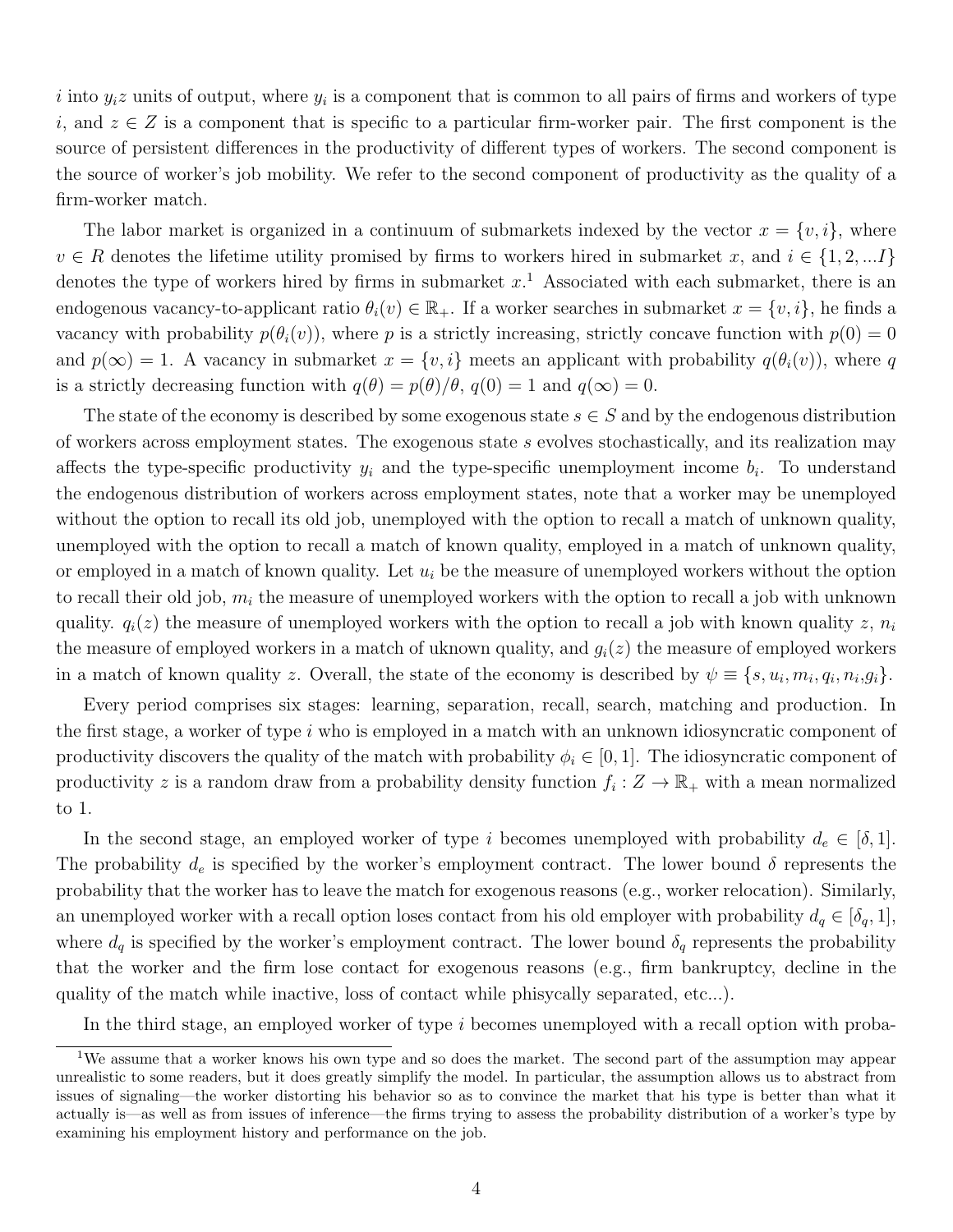bility  $\ell \in [0, 1]$ , where  $\ell$  is specified by the worker's contract. Similarly, an unemployed worker with a recall option returns to his old job with probability  $h \in [0, 1]$ , where again h is a prescription of the employment contract. When a worker recalls his old job, he and his employer have to pay a fixed cost  $C_i \geq 0$ , which captures the physical costs of resuming production.

In the fourth stage, a worker gets the opportunity to search the labor market with a probability that depends on his type and on his employment status. If a worker of type i is unemployed without a recall option, he gets to search with probability  $\lambda_u^i \in [0,1]$ . If the worker is unemployed with a recall option, he gets to search with probability  $\lambda_q^i \in [0, \lambda_u^i]$ . If the worker is employed, he gets to search with probability  $\lambda_e^i \in [0, \lambda_u^i]$ . Whenever the worker gets to search, he chooses which submarket x to visit. In the same stage, firms choose how many vacancies to open in submarket  $x = \{v, i\}$  at the unit cost  $k_i > 0$ .

In the fifth stage, workers and firms searching in submarket  $x = \{v, i\}$  meet bilaterally. When a firm and a worker of type i meet in submarket x, the firm offers to the worker an employment contract that is worth  $v$  in lifetime utility. If the worker accepts the offer, he becomes employed by the firm under the rules of the contract. If the worker rejects the offer–which is an off-equilibrium event–he returns to his previous employment status. When a firm and a worker of type different from  $i$  meet in submarket  $x$ , the firm does not offer an employment contract to the worker.

In the last stage, an unemployed worker without a recall option enjoys an income of  $b_i$  units of output. An unemployed worker with a recall option enjoys an income of  $b_i$  units of output, while the worker's old employer pays a cost  $c_i$  to maintain the recall option alive. The flow cost  $c_i$  is meant to capture the overhead expenditures that the firm has to incur in order to keep the job available to the worker. A worker of type i employed in a match of unknown quality produces, in expectation,  $y_i$  units of output. A worker of type i employed in a match of known quality z produces  $y_i z$  units of output. The worker's consumption is  $w_i$ , which is determined by the employment contract. After production and consumption take place, next period's state,  $\hat{s}$ , is drawn from the probability density function  $h : S \times S \to \mathbb{R}_+$  with  $h(\hat{s}, s)$  denoting the probability density of  $\hat{s}$  conditional on  $s$ .

We assume that employment contracts maximize the joint value of a firm-worker match, i.e. the sum of the worker's lifetime utility and the firm's present value of profits generated by the worker. We also assume that the domain of the employment contract includes not only the employment relationship proper, but also the time during which a worker is unemployed with the option of reactivating the relationship.<sup>2</sup> As discussed in Menzio and Shi (2011), there are many contractual environments with the property that the contract that maximizes the profit of the firm subject to providing the worker any given lifetime utility also maximizes the joint value of the match. We abstract from contractual incompleteness caused by either wage rigities or missing contingencies.

## 2.2 Equilibrium

To define equilibrium, we need to introduce some additional pieces of notation. Let  $U_i(\psi)$  denote the value of unemployment without recall for a worker of type *i*. Let  $\tilde{Q}_i(\psi)$  denote the joint value to the worker

<sup>&</sup>lt;sup>2</sup>It is straightforward to develop a version of the model in which the firm and the worker do not act cooperatively during a temporary separation. In keeping with the "contractual efficient" spirit of the paper, though, we decided to assume that an employment contract regulates also this phase of the firm-worker relationship.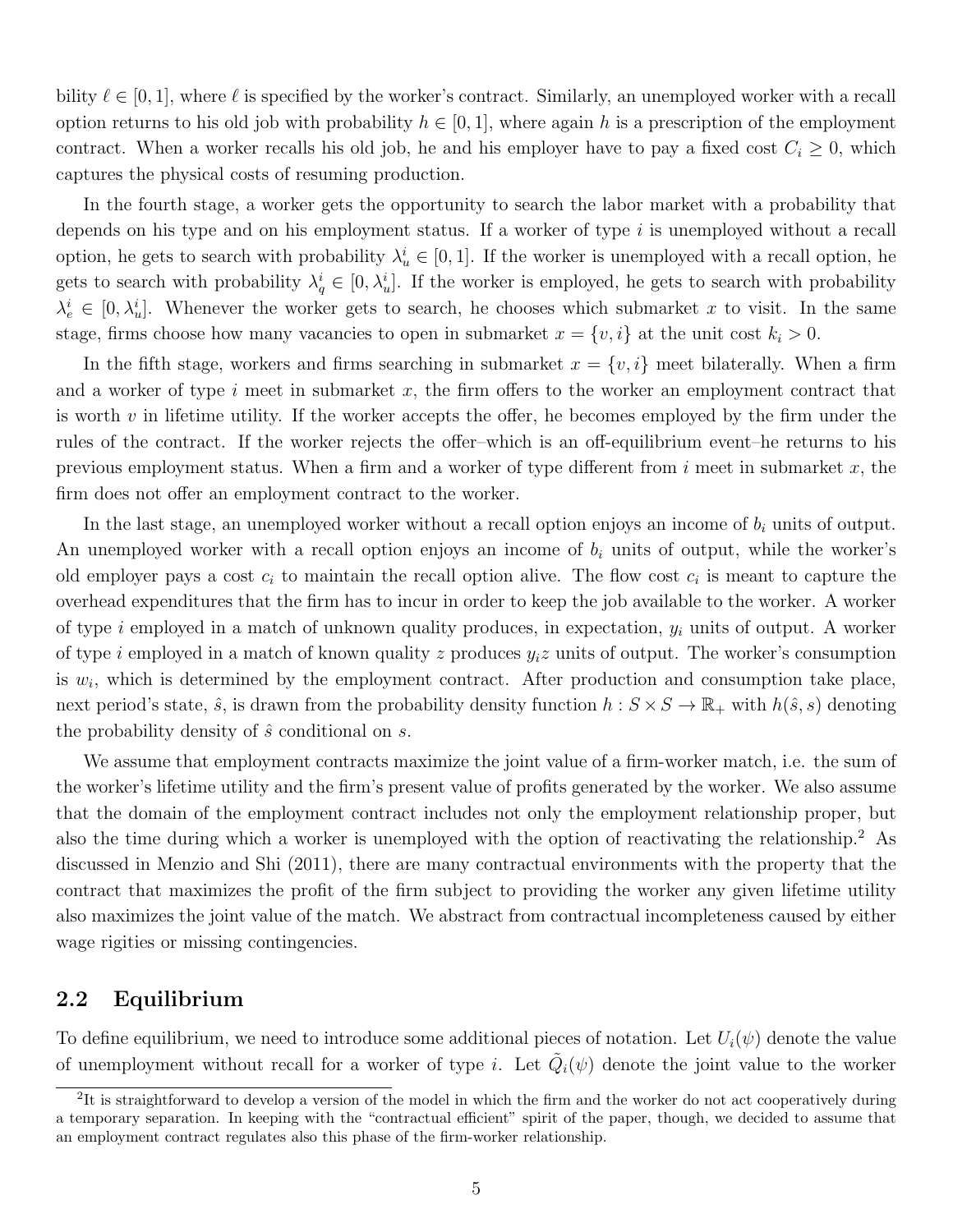and the firm from a temporarily inactive match (i.e. the worker is unemployed with the option to recall). Similarly,  $Q_i(z, \psi)$  denotes the joint value to the worker and the firm from a temporarily inactive match of known quality z. Lastly, Let  $\tilde{V}_i(\psi)$  and  $V_i(z, \psi)$  denote, respectively, the joint value of an active match of unknown quality and quality z. All value functions are evaluated at the beginning of the production stage.

In what follows, we will suppress the dependece of the value functions from i and  $\psi$  in order to keep the notation light. The value for an unemployed worker without a recall option is

$$
U = b(s) + \beta E_{\hat{\psi}} \left\{ U + \lambda_u^i \max_v \{ p(\theta(v))(v - U) \} \right\}.
$$
 (1)

In the current period, the worker's income is  $b(s)$ . In the next period, the worker gets an opportunity to search with probability  $\lambda_u$ . If the worker searches in submarket v, he meets a firm with probability  $p(\theta(v))$ , in which case his continuation lifetime utility is  $v$ . If the worker does not get the opportunity to search, or if the search is unsuccessful, his continuation value is U.

The joint value of an active match of quality  $z$  between a worker and a firm is

$$
V(z) = y(s)z +
$$
  
\n
$$
\beta E_{\hat{\psi}} \left\{ \max_{d} \left\{ dU + (1 - d) \max_{\ell} \left\{ \ell Q(z) + (1 - \ell) \left[ V(z) + \lambda_e \max_{v} p(\theta(v)) (v - V(z)) \right] \right\} \right\} \right\}
$$
\n
$$
(2)
$$

In the current period, the sum of the worker's income and firm's profit is  $y(s)z$ . In the next separation stage, the worker moves into unemployment with probability  $d$ . In this case, the worker's continuation value is  $U$  and the firm's continuation profit is zero. In the next recall stage, the worker and the firm deactivate the match with probability  $\ell$ , in which case their joint continuation value is  $Q(z)$ . The worker and the firm keep the match active with probability  $1 - \ell$ . In this case, the worker gets an opportunity to search with probability  $\lambda_e$ . If the worker searches in submarket v, he meets a new employer with probability  $p(\theta(v))$ . In this case, the worker's continuation value is v and the firm's continuation value is 0. If the worker does not get to search or if the search is unsuccessful, the joint continuation value is  $V(z)$ . Note that, since employment contracts are bilaterally efficient,  $d, \ell$  and v are chosen so as to maximize the joint value of the match.

The joint value of an active match of unknown quality is

$$
\tilde{V} = y(s)
$$
  
+ $\beta(1 - \phi)E_{\hat{\psi}} \left\{ \max_{d} \left\{ dU + (1 - d) \max_{\ell} \{ \ell \tilde{Q} + (1 - \ell) \left[ \tilde{V} + \lambda_e \max_{v} \left\{ p(\theta(v)) \left( v - \tilde{V} \right) \right\} \right] \} \right\}$   
+ $\beta \phi E_{\hat{\psi}} \left\{ \sum_{z} f(z) \max_{d} \left\{ dU + (1 - d) \max_{\ell} \{ \ell Q(z) + (1 - \ell) \left[ V(z) + \lambda_e \max_{v} \left\{ p(\theta(v)) \left( v - V(z) \right) \right\} \right] \} \right\}.$ \n(3)

In the current period, the joint income of the match is  $y(s)$  (in expectation). With probability  $1 - \phi$ , the firm and the worker do not discover the quality of the match. With probability  $\phi$ , the firm and the worker discover the quality z of the match, where z is drawn from the f distribution. Conditional on discovering or nor discovering the match quality, the firm and the worker choose d,  $\ell$  and v to maximize the joint value.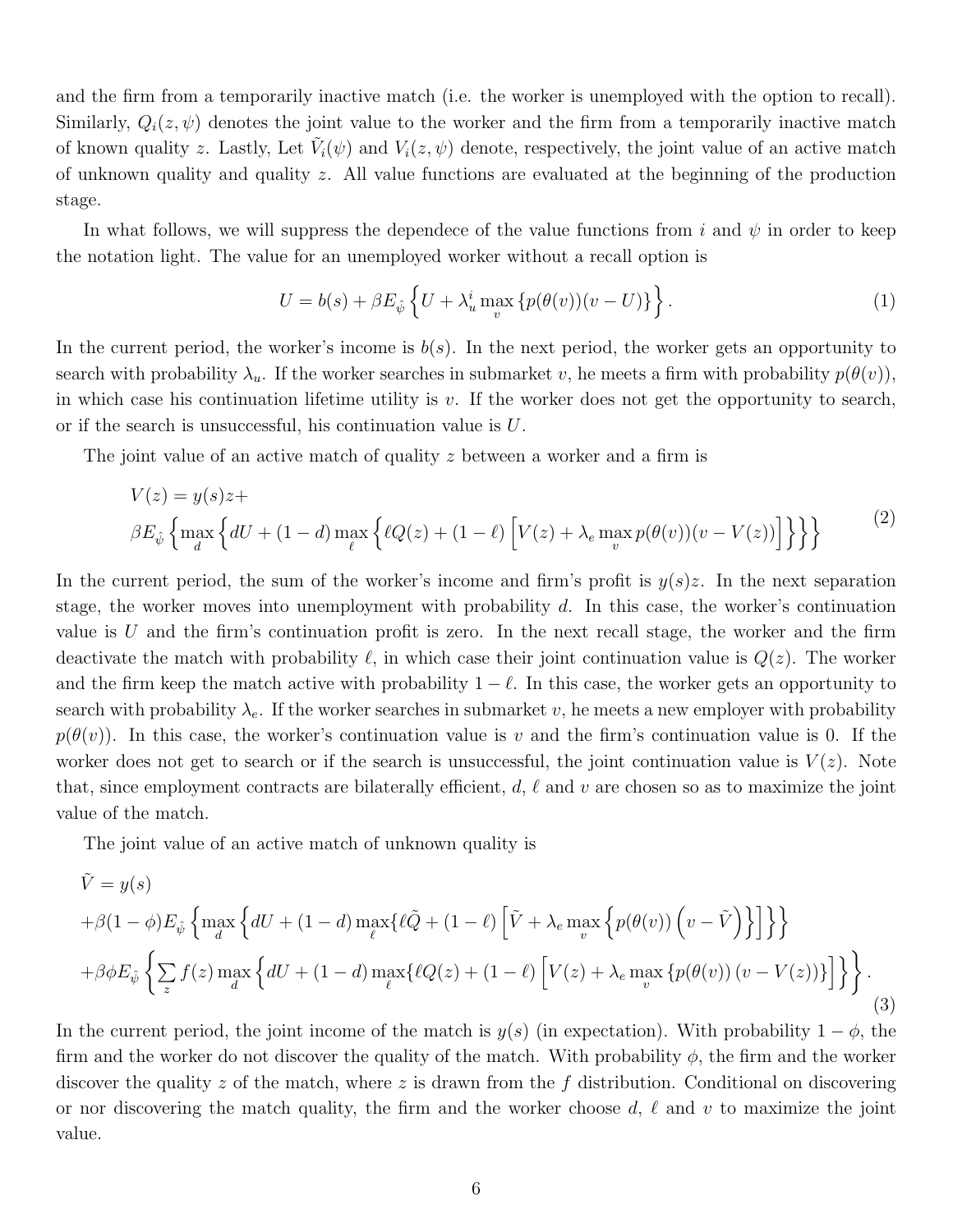The joint value of a temporarily inactive match of quality z between a worker and a firm is

$$
Q(z) = b(s) - c +
$$
  
\n
$$
\beta E_{\hat{\psi}} \left\{ \max_{d} \left\{ dU + (1 - d) \max_{h} \left\{ h \left[ V(z) - c \right] + (1 - h) \left[ Q(z) + \lambda_q \max_{v} p(\theta(v)) (v - Q(z)) \right] \right\} \right\} \right\}
$$
\n<sup>(4)</sup>

In the current period, the sum of the worker's income and firm's profit is  $b(s) - c$ . In the next separation stage, the worker moves into permanent unemployment with probability  $d$ . In this case, the worker's continuation value is  $U$  and the firm's continuation profit is zero. If the next recall stage, the worker and the firm reactivate the match with probability h, in which case their joint continuation value is  $V(z) - c$ . The worker and the firm keep the match inactive with probability  $1 - h$ . In this case, the worker gets an opportunity to search with probability  $\lambda_q$ . If the worker searches in submarket v, he meets a new employer with probability  $p(\theta(v))$ . In this case, the worker's continuation value is v and the firm's continuation value is 0. If the worker does not get to search or if the search is unsuccessful, the joint continuation value is  $Q(z)$ .

The joint value of a temporarily inactive match of unknown quality is

$$
\tilde{Q} = b(s) - c +
$$
\n
$$
\beta E_{\hat{\psi}} \left\{ \max_{d} \left\{ dU + (1 - d) \max_{h} \left\{ h \left[ \tilde{V} - c \right] + (1 - h) \left[ \tilde{Q} + \lambda_{q} \max_{v} p(\theta(v)) (v - \tilde{Q}) \right] \right\} \right\} \right\}
$$
\n
$$
(5)
$$

The expression above is analogous to (4) and requires no comment.

The tightness  $\theta(v)$  of submarket v is such that

$$
k \ge q(\theta(v)) \left[ \tilde{V} - v \right], \tag{6}
$$

and  $\theta(v) > 0$ , with the two inequalities holding with complementary slackness. The left-hand side of (6) is the cost to a firm from opening a vacancy in submarket v. The right-hand side is the benefit to the firm from opening a vacancy in submarket  $v$ . The benefit is the probability that the firm fills its vacancy,  $q(\theta(v))$ , times the firm's value from filling a vacancy,  $\tilde{V}-v$ , i.e. the joint value of a match between the firm and a worker net of the lifetime utility promised by the firm to the worker.

We can easily characterize the solution of the search problems in (1)-(5). These problems have the common structure

$$
\max_{v} p(\theta(v))(v-r),\tag{7}
$$

where r denotes the value of the worker's current employment status. For any v such that  $\theta(v) > 0$ , (6) implies that v is equal to  $-k\theta(v) + p(\theta(v))\tilde{V}$ . For any v such that  $\theta(v) = 0$ ,  $p(\theta(v))$  is equal to zero. From these observations, it follows that (7) can be written as

$$
\max_{v} -k\theta(v) + p(\theta(v))(\tilde{V} - r).
$$
\n(8)

Now, notice that, for all  $\theta \geq 0$ , there exists a v such that  $\theta(v) = \theta$ . Thus, by changing the choice variable from v to  $\theta$  in (8), we do not enlarge the choice set. Conversely, for all v, there exists a  $\theta \geq 0$  such that  $\theta = \theta(v)$ . Thus, by changing the choice variable from v to  $\theta$  in (8), we do not shrink the choice set. From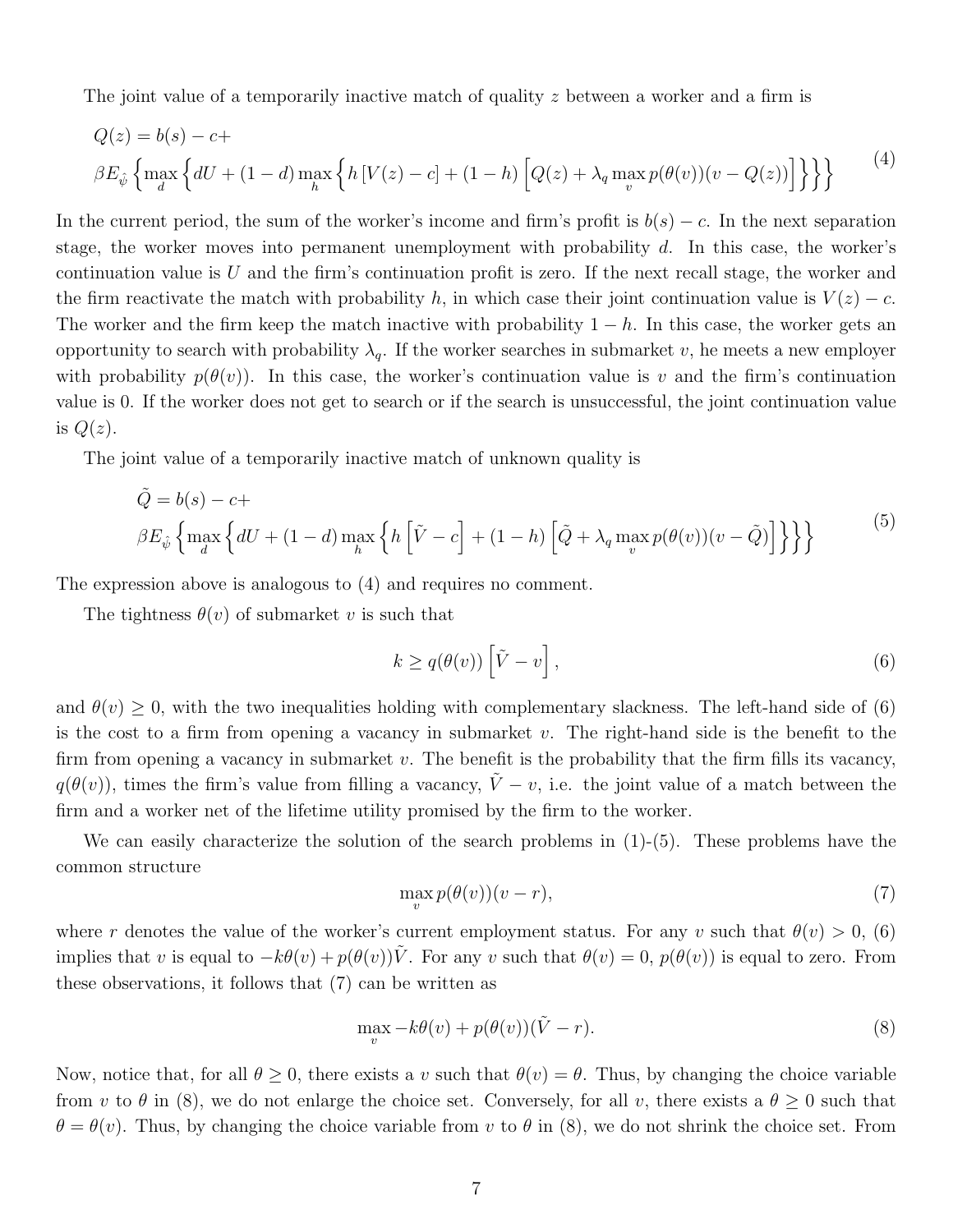these observations, it follows that (8) can be written as

$$
\max_{\theta \ge 0} -k\theta + p(\theta)(\tilde{V} - r). \tag{9}
$$

From the above formulation, it follows immediately that a worker employed in a match of unknown quality has no reason to actively search.

To formulate the laws of motion for the distribution of workers across employment states, we need some notation describing the policy functions. We denote as  $d_e(z)$  and  $d_q(z)$  the optimal probability that a worker employed in an active or inactive match of quality z moves into unemployment. We denote as  $d_e(\emptyset)$  and  $d_q(\emptyset)$  denote that probability for a worker employed in an active or inactive match of uknown quality. We denote as  $\ell(z)$  and  $\ell(\emptyset)$  the optimal probability that an active match of known or unknown quality becomes inactive. We denote as  $h(z)$  and  $h(\emptyset)$  the optimal probability that an inactive match of known or unknown quality becomes active. We denote as  $\theta_u$ ,  $\theta_q(z)$ ,  $\theta_e(z)$  the optimal search strategy for an unemployed worker without a recall option, an unemployed worker with an option to recall a match of quality z, and an employed worker in a match of quality z.

The law of motion for the measure of unemployed workers without recall is

$$
\hat{u} = u(1 - \lambda_u p(\theta_u)) + \sum_z d_e(z) \left[ g(z) + n\phi f(z) \right] \n+ \sum_z d_q(z) q(z) + n(1 - \phi) d_e(\emptyset) + m d_q(\emptyset)
$$
\n(10)

The law of motion for the measure of workers employed in an active match of uknown quality is

$$
\hat{n} = u\lambda_u p(\theta_u) + \sum_z (1 - d_e(z))(1 - \ell(z))\lambda_e p(\theta_e(z)) [g(z) + n\phi f(z)] \n+ \sum_z (1 - d_q(z))(1 - h(z))\lambda_q p(\theta_q(z))q(z) \n+ n(1 - \phi)(1 - d_e(\emptyset))(1 - \ell(\emptyset)) \n+ m(1 - d_q(\emptyset)) [h(\emptyset) + (1 - h(\emptyset))\lambda_q p(\theta_q(\emptyset))]
$$
\n(11)

The law of motion for the measure of workers employed in an active match of known quality  $z$  is

$$
\hat{g}(z) = [g(z) + n\phi f(z)] (1 - d_e(z))(1 - \ell(z))(1 - \lambda_e p(\theta_e(z))) \n+q(z)(1 - d_q(z))h(z)
$$
\n(12)

The law of motion for the measure of unemployed workers with the option to recall a match of quality  $z$  is

$$
\hat{q}(z) = q(z)(1 - d_q(z))(1 - h(z))(1 - \lambda_q p(\theta_q(z))) + [g(z) + n\phi f(z)] (1 - d_e(z))\ell(z)
$$
\n(13)

Lastly, the law of motion for the measure of unemployed workers with the option to recall a match of unknown quality is

$$
\hat{m} = m(1 - d_q(\emptyset))(1 - h(\emptyset))(1 - \lambda_q p(\theta_q(\emptyset))) + n(1 - \phi)(1 - d_e(\emptyset))\ell(\emptyset)
$$
\n(14)

All of the above expressions are easy to understand.

A Recursive Equilibrium (RE) is such that: (i) the value functions  $\{U, \tilde{V}, V, \tilde{Q}, Q\}$  satisfy the Bellman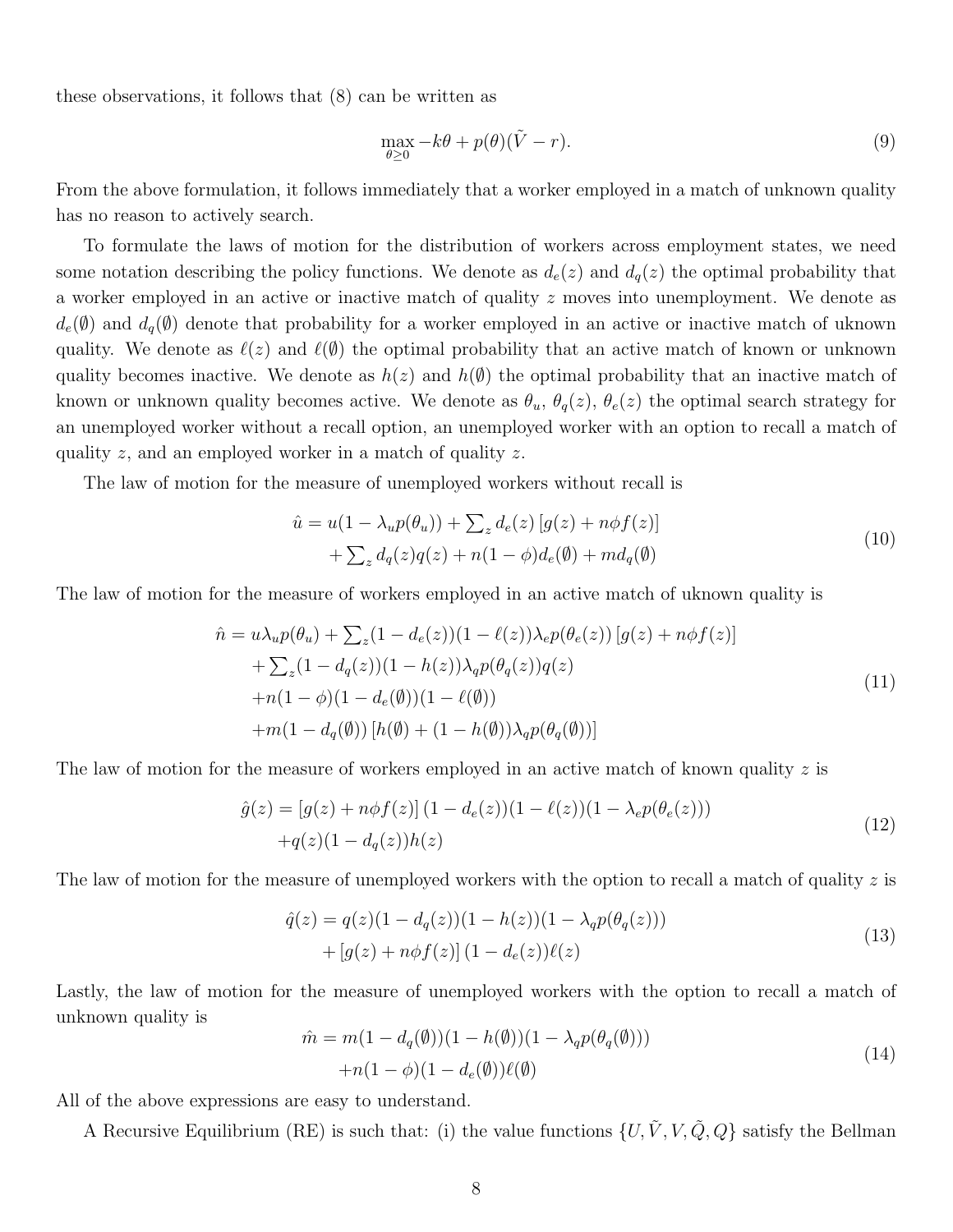Equations (1)-(5); (ii) the policy functions  $\{d_e, d_q, \theta_u, \theta_e, \theta_q, \ell, h\}$  satisfy the optimality conditions in (1)-(5); the distribution of workers across employment states  $\{u, m, n, q, g\}$  follows the laws of motion (10)-(14). A Block Recursive Equilibrium (BRE) is a RE such that the value and policy functions depends on the aggregate state of the economy  $\psi$  only through the exogenous state s, and not through the endogenous distribution of workers across employment states. A Block Recursive Equilibrium is much easier to solve, as it requires solving a system of functional equations with the one-dimensional state s as an aggregate state variable. As proved in Menzio and Shi (2011) in the context of a similar model, there exists a BRE, the BRE is unique, and there exists no other equilibrium that is not block-recursive.

## 3 Calibration

Using data from the Longitudinal Employer and Household Dynamics (LEHD) over the period 1997-2014, we apply a k-mean algorithm to group workers based on to their similarity with respect to the frequency and duration of unemployment spells and the number and length of jobs.<sup>3</sup> The algorithm identifies 3 types of workers, which we shall refer to as  $\alpha$ ,  $\beta$  and  $\gamma$ . About 55% of workers are of type  $\alpha$ . For a worker of type  $\alpha$ , the duration of a job is less than a year with probability 30%, and more than 2 years with probability 50%. For a worker of type  $\alpha$ , unemployment spells are short. About 25% of workers are of type  $\beta$ . For a worker of type  $\beta$ , the duration of a job is less than a year with probability 40%, and more than 2 years with probability 40%. For a worker of type  $\beta$ , unemployment spells are longer than for  $\alpha$ -workers. About 20% of the workers are of type  $\gamma$ . For a worker of type  $\gamma$ , the duration of a job is less than a year with probability 65%, and more than 2 years with probability 15%. These workers have the longest duration of unemployment. Workers of different types also have different average earnings. Specifically, the average earnings for β-workers are  $70\%$  compared to the average earnings for  $\alpha$ -workers. The average earnings for  $\gamma$ -workers are about 50% compared to the earnings for  $\alpha$ -workers. The worker type characteristics described above are the key calibration targets<sup>4</sup>

Let us review the parameters that describe the non-stochastic steady state of the model. These parameters are summarized in Table 1. Preferences are described by the discount factor,  $\beta$ , and by the flow unemployment income,  $b_i$ . Production is described by the type-specific component of productivity,  $y_i$ , and by the distribution of the match-specific component of productivity,  $f_i$ . We specialize the distribution  $f_i$ to be a Weibull distribution with shape  $\alpha_i$  and scale  $\sigma_i$ , shifted to have a mean of 1. Learning is described by the probability  $\phi_i$  with which a worker and a firm discover the component of productivity that is idiosyncratic to their match.

Search is described by the probability that a worker can search the labor market when unemployed without a recall option,  $\lambda_u^i$  and when employed,  $\lambda_e^i$ . Further, search depends on the vacancy cost,  $k_i$ , and on the job-finding probability function,  $p(\theta)$ . We normalize  $\lambda_u^i$  to 1. We specialize  $p(\theta)$  to have the form  $\min\{\theta^{\gamma},1\}$ , where  $\gamma$  is the elasticity of the job-finding probability with respect to tightness.

 ${}^{3}$ In the LEHD, we cannot distinguish between unemployment and non-employment. We identify unemployment as a spell without earnings that lasts less than 2 years. In the LEHD, we only have quarterly observations and, thus, we cannot directly measure short unemployment spells. We impute an unemployment spell between two jobs by comparing earnings in the first job and earnings in the second job. If, during the transition from the first to the second job, there is a quarter in which earnings are lower than the minimum of the typical earnings in the two jobs, we impute an unemployment spell.

<sup>4</sup>Details about the calibration algorithm are available upon request.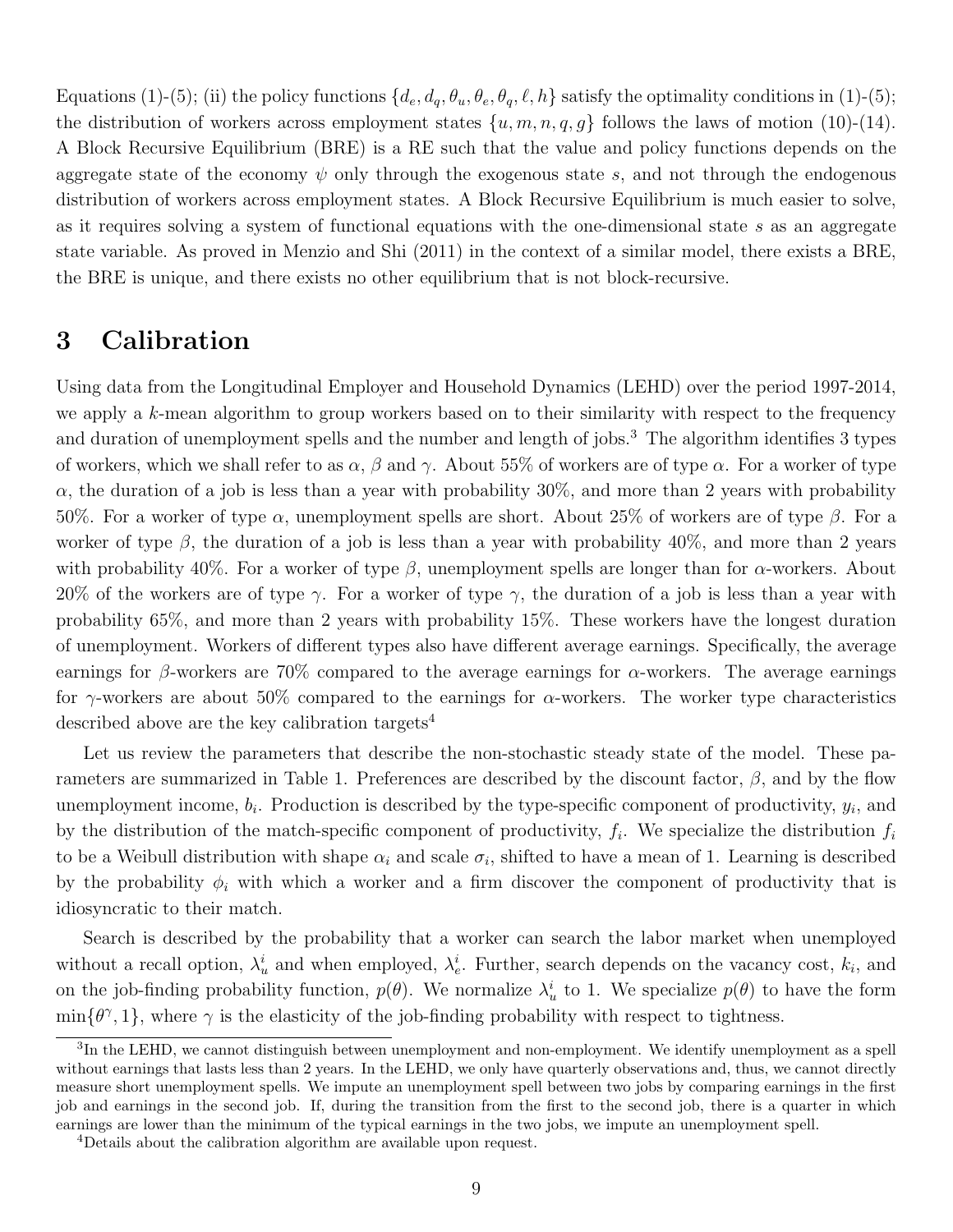| Parameter                  | Value                 | Description                                  |  |
|----------------------------|-----------------------|----------------------------------------------|--|
| ß                          | 0.996                 | discount factor                              |  |
| $b_i$                      | (0.661, 0.563, 0.458) | flow unemployment income                     |  |
| $y_i$                      | (1, 0.623, 0.459)     | type-specific productivity                   |  |
| $\alpha_i$                 | (4, 4, 1)             | shape of $f_i$                               |  |
| $\sigma_i$                 | (0.117, 0.203, 0.08)  | standard deviation of $f_i$                  |  |
| $\phi_i$                   | (0.25, 0.225, 0.25)   | probability match quality is discovered      |  |
| $\lambda_e^i$              | (0.344, 0.763, 0.70)  | probability an employed worker searches      |  |
| $\lambda_u^i, \lambda_q^i$ |                       | probability an unemployed worker searches    |  |
| $k_i$                      | (12.54, 25.92, 5.37)  | vacancy posting cost                         |  |
| $\gamma$                   | 0.5                   | elasticity of job-finding rate wrt tightness |  |
| $\delta$                   | 0.005                 | exogenous separation probability             |  |
| $\delta_q$                 | 0.10                  | probability recall option is lost            |  |
| $c_i$                      | (0.05, 0.031, 0.023)  | cost of maintaining recall option            |  |
| $C_i$                      | (0.25, 0.156, 0.115)  | cost of reactivating a match                 |  |

Table 1: Model Parameters

The recall process is characterized by the parameters  $\lambda_q$ , the probability that an unemployed worker with a recall option can search the labor market,  $\delta_q$ , the probability that an unemployed worker loses his recall option, and by  $c_i$  and  $C_i$ , the flow cost of maintaining the recall option and the fixed cost of exercising the recall option. None of these parameters affect the non-stochastic steady-state, because absent aggregate shocks, there are no firm-worker matches that are temporarily inactive. We shall discuss our choice of the parameters describing the recall process in a few pages.

Now, let us describe our calibration strategy in broad strokes. We use the empirical duration of unemployment spells to calibrate  $k_i$ . We use the empirical distribution of job durations to calibrate  $\alpha_i$ ,  $\sigma_i$ and  $\phi_i$ . We normalize  $y_\alpha = 1$  and choose  $y_\beta$  and  $y_\gamma$  to match the difference in avearge earning between different types of workers. As suggested by Hagedorn and Manovskii (2008) and Hall and Milgrom (2009), the proper interpretation of  $b_i$  is the sum of an unemployment benefit,  $\zeta_i$ , and the income value of leisure,  $\ell$ . We choose the unemployment benefit for workers of type i to be equal to 40% of the average labor income for workers of type i, which is the typical replacement rate of unemployment insurance in the US. We choose the value of leisure,  $\ell$ , so that, in the average of the whole population of workers, the flow value of unemployment is equal to 65% of labor income, a percentage that Hall and Milgrom (2008) argue is reasonable for the US economy. We tentatively set  $\delta$  to 0.5% per month. We tentatively set  $\gamma$  to 0.5. Neither of these parameters has much of an effect on our simulation results.

## 4 Simulating the Pandemic Recession

To describe and simulate the pandemic recession, we stratify the model by 2-digit industry. Using data from the Survey of Income and Program Participation (SIPP), we compute the distribution of job durations industry by industry. We choose the fraction of workers of type  $\alpha$ ,  $\beta$  and  $\gamma$  in industry j to minimize the distance between the distribution of job durations in industry  $j$  in the data and in the model. We carry out the minimization subject to a constraint requiring that the sum of workers of type  $\alpha$ ,  $\beta$  and  $\gamma$  across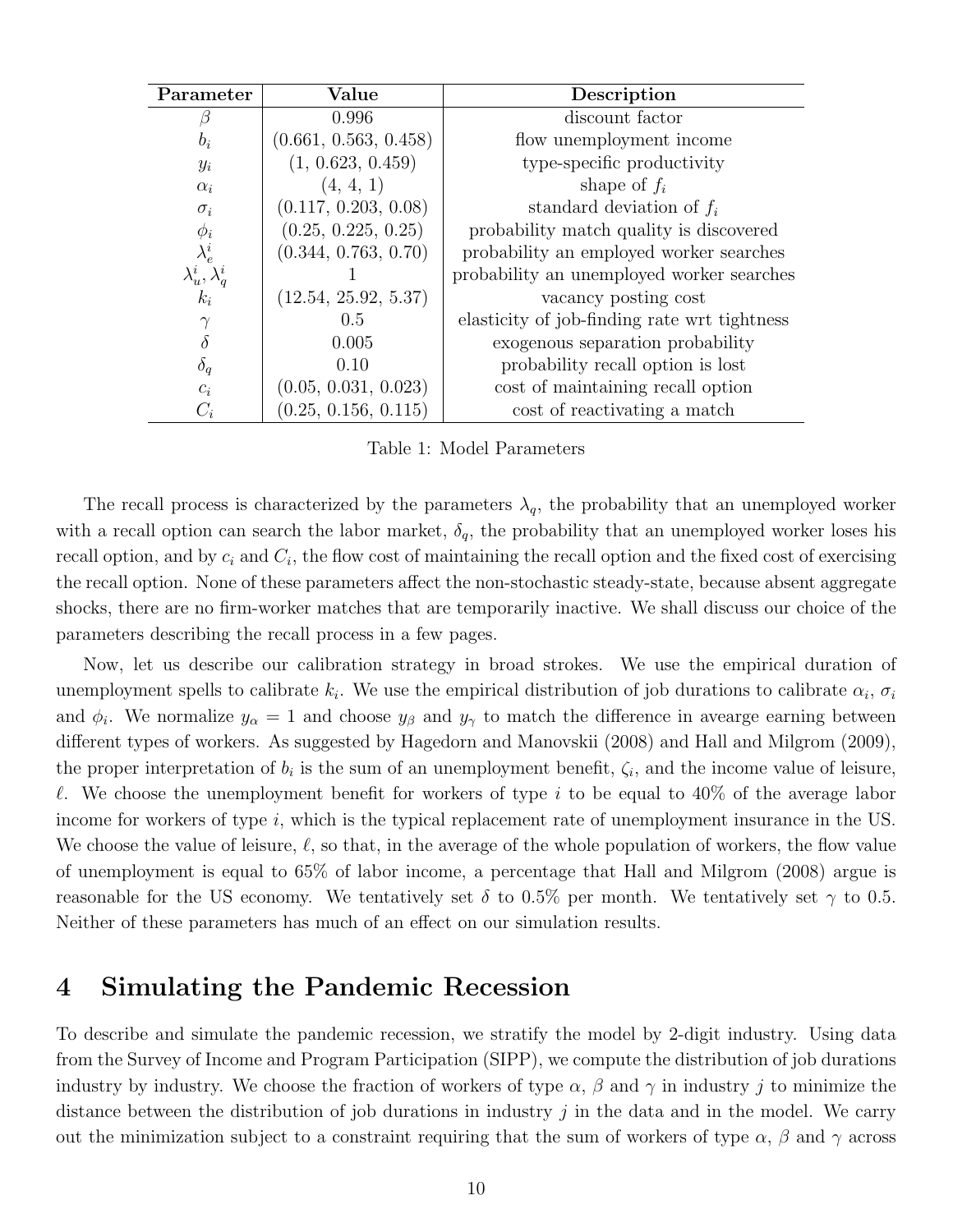

Figure 1: Proportion of workers of type  $\alpha$  (pink),  $\beta$  (green), and  $\gamma$  (yellow)

all industries is equal with the fraction of workers of type  $\alpha$ ,  $\beta$  and  $\gamma$  in the LEHD. Figure 1 shows the distribution of types by industry.

To describe the pandemic recession, we assume that the economy can be in one of three states: lockdown  $(s_L)$ , uncertainty  $(s_U)$ , or recovery  $(s_R)$ . Intuitively, the lockdown state is meant to capture the current phase of severe restrictions on economic activity. The uncertainty state is meant to capture a phase in which restrictions on economic activities are lifted, but there is a risk of returning to the lockdown state (because of, say, a second wave of infections). The recovery state is meant to capture a permanent return to normalcy (because of, say, an effective vaccine is discovered). The three states differ with respect to productivity and unemployment income. In the lockdown state, the productivity  $y_i$  of *i*-workers employed in industry j is multiplied by some factor  $A_{L,j}$ , which is typically smaller than 1 and captures the (industry-specific) effect of restrictions on economic activity. The unemployment income is multiplied by some factor  $B<sub>L</sub> > 1$ , which captures the increase in unemployment benefits granted by the CARES Act. In the uncertainty state, the productivity of *i*-workers employed in industry *j* returns to its normal value, i.e.  $A_{U,j} = 1$ . The unemployment income, however, is still multiplied by some factor  $B_U > 1$  to capture the idea that the increase in the generosity of unemployment benefits may outlast the lockdown. In the recovery state, both productivity and unemployment income return to their normal values, i.e.  $A_{R,j} = 1$  and  $B_R = 1$ . When the aggregate state is  $s_L$ , the probability of moving to  $s_U$  is 75% per month and the probability of moving to  $s_R$  is zero. When the aggregate state is  $s_U$ , the probability of returning to  $s_L$  is 13% per month, and the probability of moving to  $s_R$  is 6.5%. The  $s_R$  state is absorbing.

There are several parameters that have yet to be chosen in order to simulate the recession. We calibrate the vector of productivity shocks  $A_{L,j}$  so that: (a) the aggregate unemployment rate increases by 19 percentage points during the lockdown—which we take it to be a sensible guess based on the number of unemployment insurance claims during March and April 2020; and (b) the relative increase in the unemployment rate across industries matches the relative flow of new unemployment claims across industry—which we measure for the states of Washington, Texas, Ohio and Nebraska. We set the unem-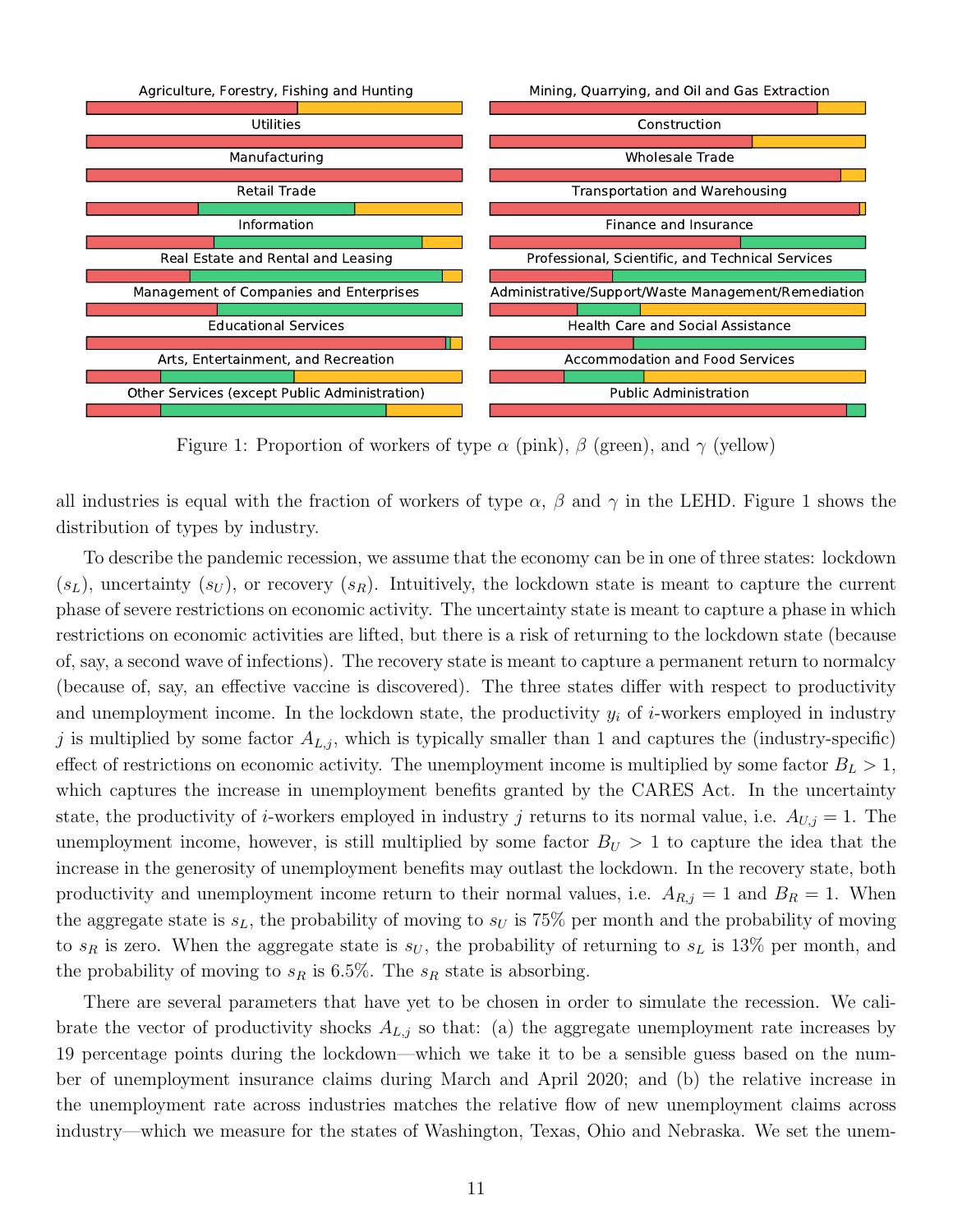

Figure 2: Baseline simulation of pandemic

ployment income shock  $B_L$  to 1.3 or, equivalently, 1,000 US\$ per month. This is less than what offered by the CARES act because we want to capture, albeit crudely, the fact that not all unemployed workers will be awarded the additional benefits. In the baseline, we set  $B_U$  to 1.3, but we present results for other values as well.

The parameters describing the process of recall require some guesswork. We assume that unemployed workers with the option to recall their old job have the same probability of searching the labor market as unemployed workers without such an option, i.e.  $\lambda_q^i = \lambda_u^i$ . We assume that the rate at which a firm-worker match exogenously breaks down when it is temporarily inactive is 10% per month, i.e.  $\delta_q = 0.1$ . The particular values chosen for  $\lambda_q$  and  $\delta_q$  do not have a significant impact on the simulation of the pandemic. In contrast, the cost of maintaining the option of recall,  $c_i$ , and the cost of exercising the recall option,  $C_i$ , play an important role. Intuitively, both costs affect the trade-off between permanently terminating or temporarily deactivating a firm-worker match when its productivity is depressed by the lockdown. The relative magnitude of the two costs affects the trade-off between recalling a temporarily deactivated match as soon as the lockdown is lifted or only when the risk of a lockdown is eliminated. Indeed, if  $C_i = 0$ , the match can be activated and deactivated at no cost and, thus, the decision will be essentially determined by a static comparison between  $b(s) - c$  and  $y(s)z$ . If, in contrast,  $C_i > 0$ , the firm and the worker are discouraged from deactivating and reactivating their match often.

Figure 2 illustrates the simulation of the pandemic recession under our baseline calibration. For the purposes of the simulation, we assume that the economy is in the lockdown state for 3 months, in the uncertainty state for 12 months, and in the recovery state afterwards. Panel (a) plots the unemployment rate, measured in deviation from the steady-state. Panel (b) plots the fraction of workers who are unemployed without a recall option (permanently laid-off), measured in deviation from the steady state. Panel (c) plots the fraction of workers who are unemployed with a recall option (temporarily laid-off), measured in deviation from the steady state. The dashed lines in the three panels show the decomposition of the aggregates by type of worker.

As the economy enters the lockdown, the unemployment rate increases by 19 percentage points. About 13 percentage points of the increase are due to temporary separations between workers and firms, the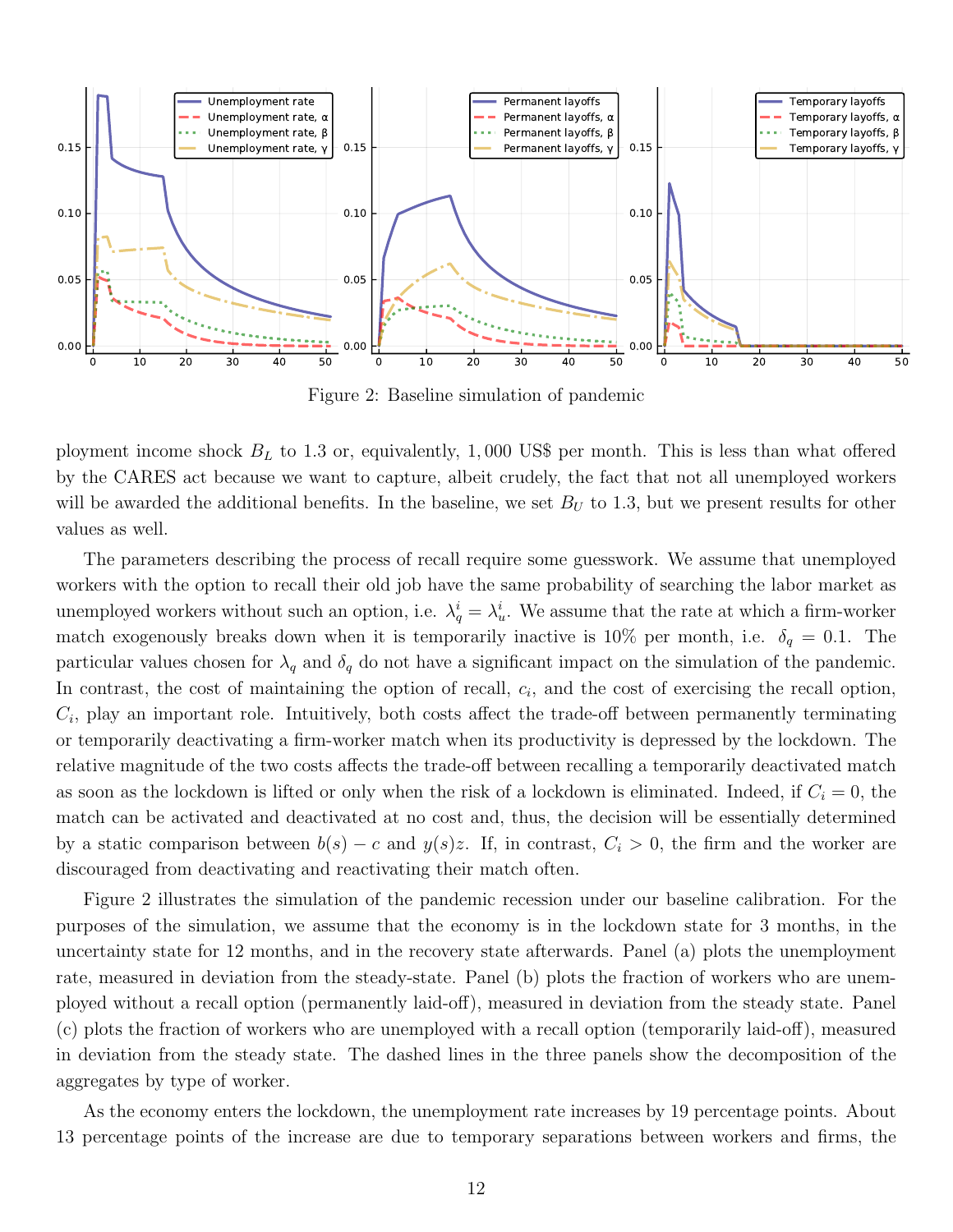remaining 6 percentage points are due to permanent separations. As the economy exits the lockdown, approximately half of the workers on temporary layoff are recalled by their previous employer. Moreover, the UE rate increases and the unemployed workers on permanent layoff start flowing back into employment. Overall, during the 12 months between the exit from the lockdown state and the entry into the recovery state, the unemployment rate falls by about 5 percentage points. As the economy enters the recovery state, all remaining workers on temporary layoffs are recalled. Moreover, the UE rate returns to its pre-lockdown level. Thus, the unemployment rate starts its descent towards its old steady-state level.

Even though the lockdown lasts for as little as 3 months, the unemployment rate is still about 5 percentage points above its steady-state level 30 months after the beginning of the pandemic. Similarly, the unemployment rate is still about 2.5 percentage points above its steady-state level 50 months after the beginning of the pandemic. A recession with this kind of slow recovery is sometimes dubbed an "L-shaped" recession. The slow pace of the recovery is caused by the ex-ante heterogeneity of workers. As can be seen from Panel (a), the excess unemployment for  $\alpha$ -workers subsides fairly quickly. This is because  $\alpha$ -workers have a high UE rate and, once they find a job, they are likely to keep it for a long time. The excess unemployment for the  $\gamma$ -workers, however, subsides much more slowly. This is because  $\gamma$ -workers have a low UE rate and, once they find a job, they are unlikely to keep it for a long time. Thus, the increase in unemployment among  $\gamma$ -workers takes years to be reabsorbed as many of them go through multiple cycles of unemployment and short-term employment.

It is worth noting that  $\gamma$ -workers are the largest contributor to the initial increase in aggregate unemployment, even though they are the smallest group in the overall population. In contrast,  $\alpha$ -workers are the smallest contributor to the initial increase in aggregate unemployment, even though they are the largest group in the overall population. Intuitively,  $\gamma$ -workers have the smallest gains from trade in the labor market and, hence, their employment is most susceptible to a negative productivity shock and to an increase in the generosity of unemployment benefits. In contrast,  $\alpha$ -workers have the largest gains from trade in the labor market and, hence, their employment is least susceptible to the lockdown. Moreover, as one can see from Figure 1 and Table 2,  $\gamma$ -workers are overrepresented in some of the industries that are hit hardest by the lockdown. Indeed, the average productivity shock for a  $\gamma$ -worker is 10% larger than for  $\alpha$ -workers.

It is also worth pointing out that the share of temporary layoffs is highest for  $\gamma$ -workers (approximately 75%) and lowest for  $\alpha$ -workers (approximately 35%). There is a clear intuition behind this result. It takes a long time for an unemployed  $\gamma$ -worker to find a "stable" match, i.e. a match with an idiosyncratic component of productivity that is high enough to make the worker stop searching for something better. Thus, a firm and a  $\gamma$ -worker in a "stable" match prefer to remain in contact (at the costs c and C) rather than to permanently separate. In contrast, it takes a relative short time for an unemployed  $\alpha$ -worker to find a new "stable" match. Thus, a firm and an  $\alpha$ -worker prefer to permanently terminate their relationship rather than to remain in contact.

The role played by the ex-ante heterogeneity of workers in shaping the recovery can be seen in the dynamics of the unemployment rate in different industries. Panel (a) in Figure 3 shows the excess unemployment rate in construction—an industry with a large fraction of  $\gamma$ -workers. Panel (b) shows the excess unemployment rate in manufacturing—an industry with a large fraction of  $\alpha$ -workers. Even though the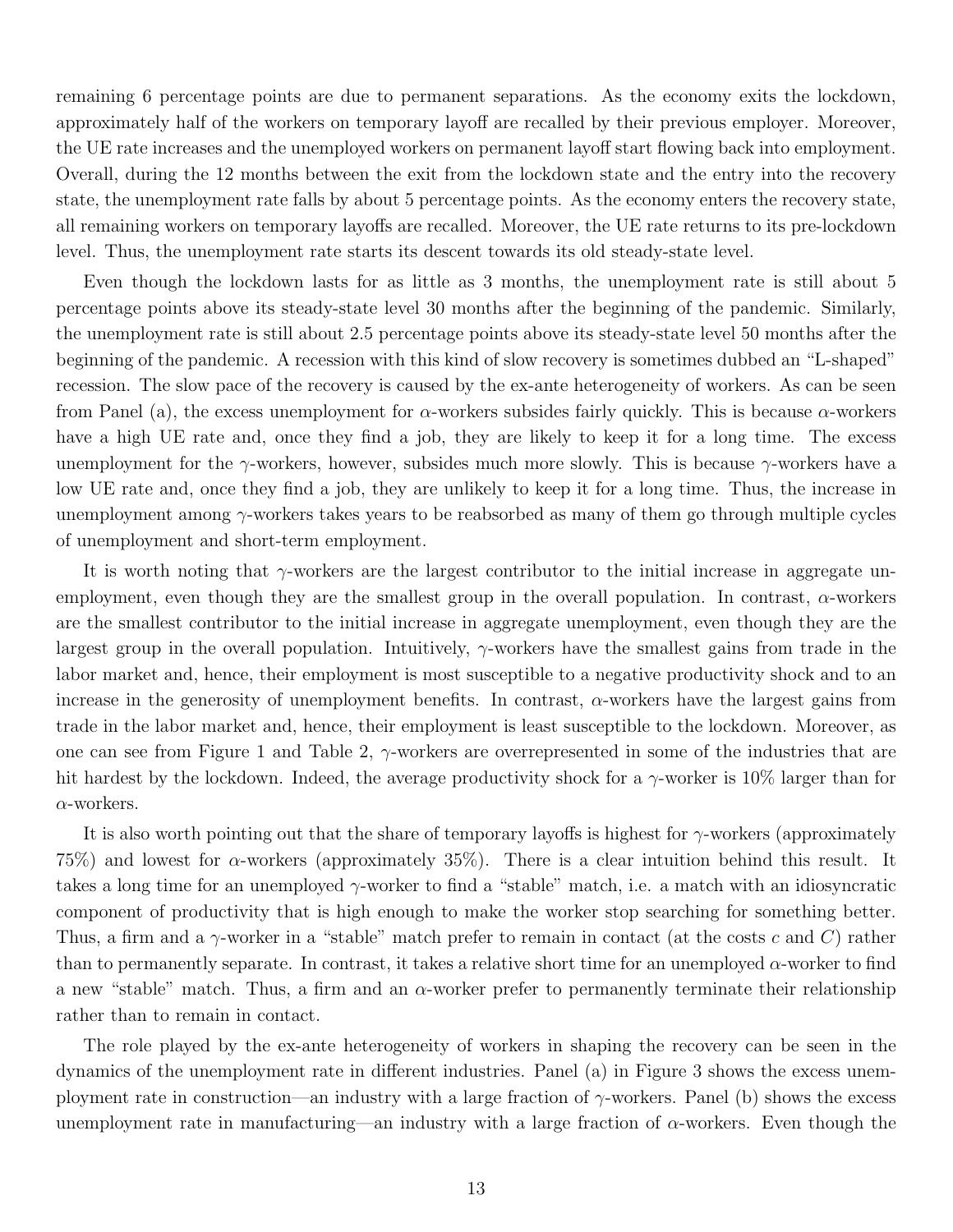

Figure 3: Unemployment dynamics in selected industries

initial increase in unemployment is higher in manufacturing, the recovery is much faster because  $\alpha$ -workers are more likely to find stable employment after the lockdown is lifted. In the Appendix, we present the behavior of the unemployment rate in every industry.

Table 2 shows the industry-specific productivity shocks that we infer from our calibration. The calibrated shocks depend on the composition of workers in the industry—which we estimate from the SIPP and on the magnitude of the increase in unemployment benefit claims—which we observe for March and April 2020 for several states. As a sanity check, we compare our calibrated productivity shocks with two measures of the exposure of an industry to the lockdown. The first measure is the fraction of workers in industry j that can work remotely. This measure is constructed from the occupational index of "teleworkability" constructed by Dingel and Neiman (2020) using the ONET and then projected on industry j based on its occupational composition. The second measure is a definition of "essential work" for the state of Pennsylvania, where essential workers are those exempted from the lockdown.<sup>5</sup>

Figure 4 contains a scatter plot of the calibrated productivity shock and the fraction of "teleworkable" labor (panel a) and the scatter plot of the calibrated productivity shock and the fraction of "essential" labor (panel b) across 2-digit industries. As one would have hoped, both relationships are negative. Also note that the employment-weighted average productivity shock in the model is about 35%. The employmentweighted average of the fraction of labor that cannot be done remotely is 45%. The employment-weighted average of the fraction of labor that is both non-essential and cannot be done remotely is 27%. We find it reassuring that our model generates an average shock that is in the same order of magnitude as the fraction of labor that is susceptible to the lockdown.

As mentioned earlier, the recall costs  $c_i$  and  $C_i$  determine the fraction of workers in permanent and temporary layoffs. Thus, for a given increase in the unemployment rate, the recall costs affect the speed of the recovery. Specifically, the higher are the recall costs, the lower is the fraction of temporary layoffs and the slower is the recovery. It is then important to build some confidence in our choice of  $c_i$  and  $C_i$ . In our baseline calibration, we set  $c_i = 0.05 \cdot y_i$  and  $C_i = 0.25 \cdot y_i$  and found that 65% of the increase in unemployment during the lockdown was due to temporary layoffs and 35% to permanent layoffs. This

<sup>&</sup>lt;sup>5</sup>There is nothing special about Pennsylvania. The list of essential work in other states is quite similar.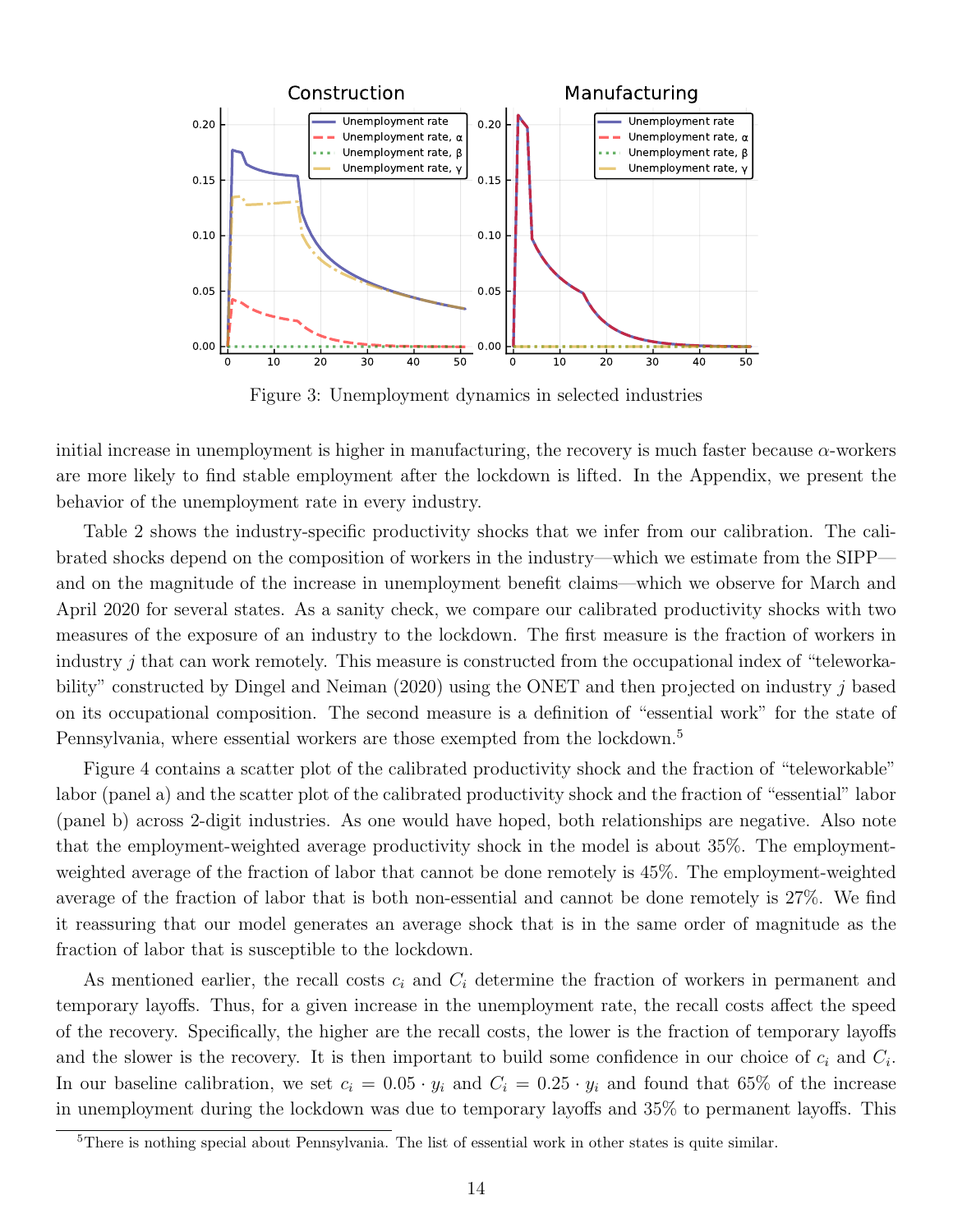| Industry                                            | $\Delta u_i$ (%) | $A_i$ |
|-----------------------------------------------------|------------------|-------|
| Agriculture, Forestry, Fishing and Hunting          | 3.85             | 1.2   |
| Mining, Quarrying, and Oil and Gas Extraction       |                  | 0.67  |
| Utilities                                           |                  | 1.11  |
| Construction                                        |                  | 0.75  |
| Manufacturing                                       |                  | 0.37  |
| Wholesale Trade                                     |                  | 0.53  |
| Retail Trade                                        | 26.25            | 0.59  |
| Transportation and Warehousing                      | 12.37            | 0.49  |
| Information                                         |                  | 0.96  |
| Finance and Insurance                               | 1.33             | 1.16  |
| Real Estate and Rental and Leasing                  | 18.51            | 0.61  |
| Professional, Scientific, and Technical Services    | 9.17             | 0.75  |
| Management of Companies and Enterprises             | 5.58             | 1.04  |
| Administrative/Support/Waste Management/Remediation | 18.57            | 1.06  |
| <b>Educational Services</b>                         | 8.12             | 0.68  |
| Health Care and Social Assistance                   | 21.0             | 0.49  |
| Arts, Entertainment, and Recreation                 | 55.7             | 0.13  |
| Accommodation and Food Services                     | 49.06            | 0.34  |
| Other Services (except Public Administration)       | 47.62            | 0.21  |
| Public Administration                               |                  | 1.24  |

Table 2: Industry-level unemployment increases and calibrated productivity shocks



Figure 4: Calibrated productivity shocks vs. flexible and essential jobs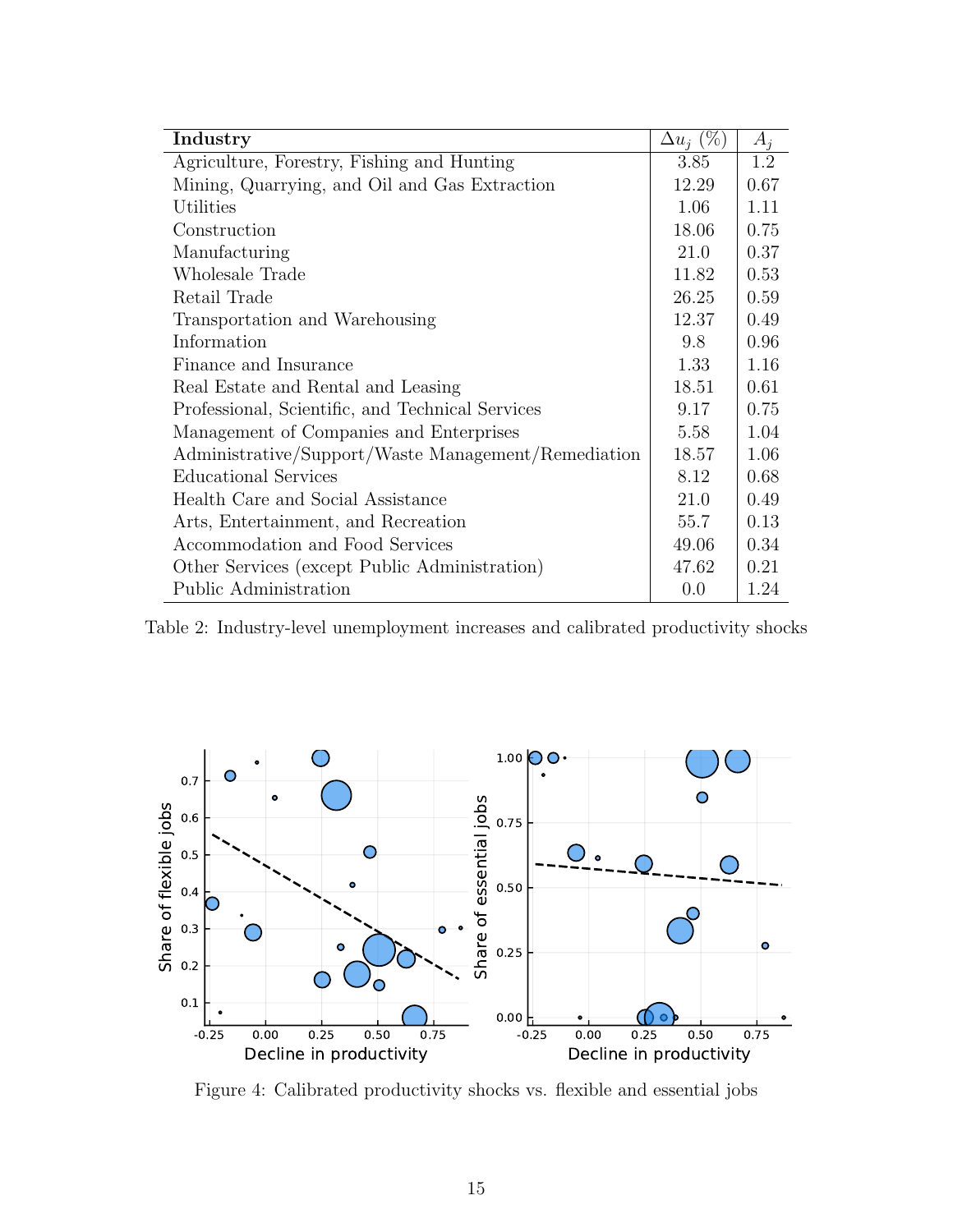

Figure 5: Simulation of pandemic with  $c_i = 0.15 \cdot y_i$  and  $C_i = 0$ 

finding is in line with the survey evidence on layoffs during the early stages of the pandemic. Adams-Prassl et al. (2020) survey a representative sample of individuals in the US, conducting multiple waves of interviews during the first weeks of the pandemic. Individuals could report whether they had lost their job in a permanent way or been furloughed, implying the expectation of being called back. As of the Apr 23 data, the ratio of temporary to permanent lay-offs was 3 : 2. Bick and Blandin (2020) conduct a similar survey, again asking whether individuals who separated from their employer expected the layoff to be temporary. They found approximately 50% of separations were expected to be temporary. Overall, our calibration of  $c_i$  and  $C_i$  is conservative, in the sense that our model generates more temporary lay-offs than what found in these surveys.

The ratio between the cost of exercising the recall option,  $C_i$ , and the cost of maintaining the recall option,  $c_i$ , affects the time at which temporarily deactivated relationships are recalled. Figure 5 shows the simulation of the recession for  $c_i = 0.15 \cdot y_i$  and  $C_i = 0$ , rather than for  $c_i = 0.05 \cdot y_i$  and  $C_i = 0.25 \cdot y_i$ . By lowering the cost of exercising the recall option while increasing the cost of maintaining the recall option, the fraction of layoffs that are temporary and permanent does not change by much (it goes from 65 : 35% to about 50 : 50%). For this reason, the medium-term effects of the lockdown do not change by much either (the excess unemployment rate 50 months out is still about 2.5%). However, the timing of recalls does change. In particular, most of temporarily laid-off workers are recalled as soon as the lockdown is lifted.

From the perspective of policy, it is interesting to see the effect of extending the lockdown. Figure 6 below illustrates the results of the simulated recession when the economy is kept under lockdown for 6 months rather than 3, and the period of uncertainty lasts 9 rather than 12 months. Because of the extended lockdown, the unemployment rate remains close to its peak for a longer period of time. Yet, once the economy enters the recovery state, the unemployment rate is essentially the same as in the baseline calibration. In this sense, extending the lockdown does not seem to have nefarious effects on unemployment in the medium-run. We urge our readers, however, to take this finding with a grain of salt, as it may depend on our conservative assumptions about the effect of the lockdown on the survival rate of temporarily deactivated relationships.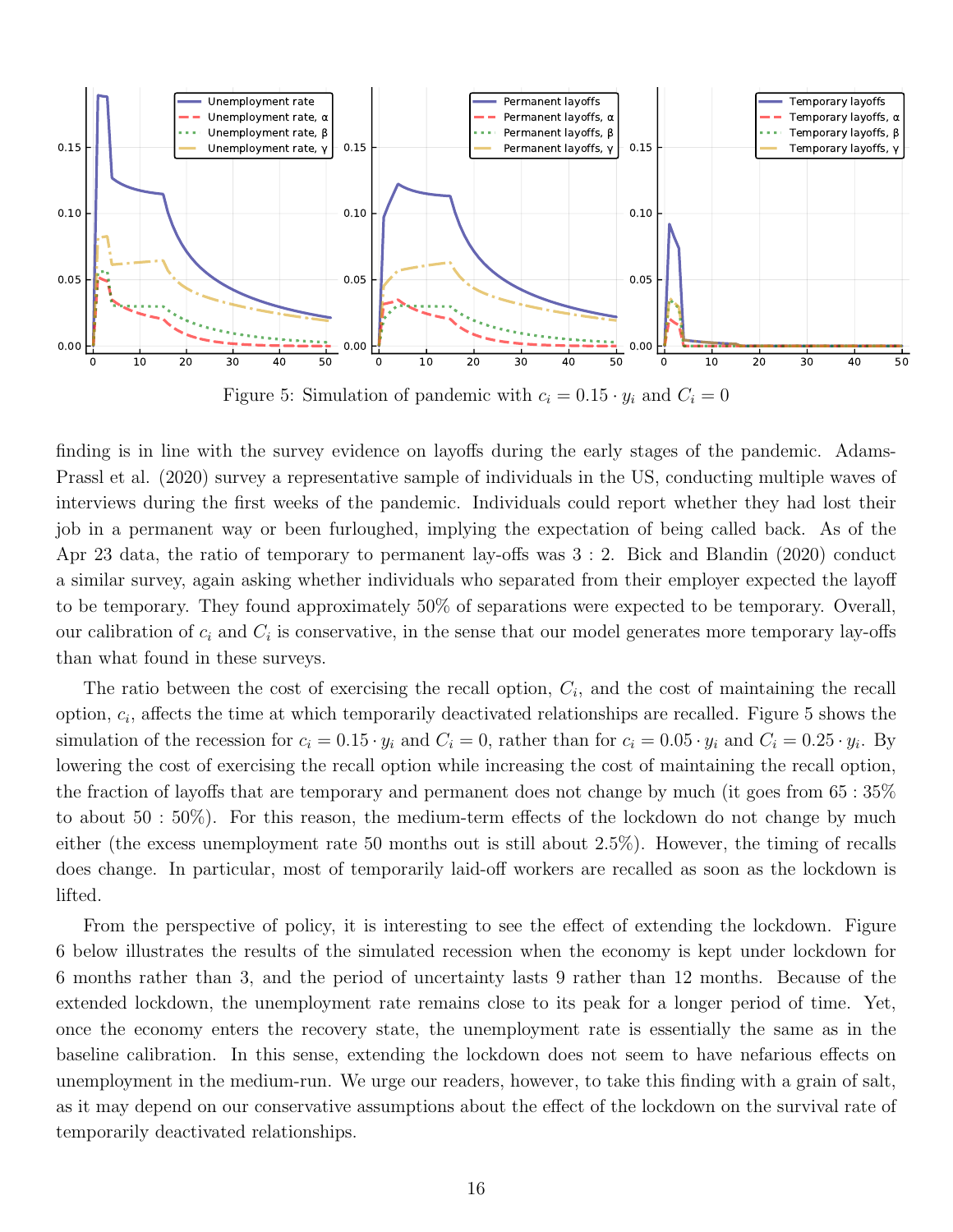

Figure 6: Simulation of pandemic with 6 months of lockdown, 9 months of uncertainty



Figure 7: V-shaped simulation of pandemic

Lastly, we want to point out that the model can also generate a "V-shaped" recession, i.e. a recession in which the initial increase in unemployment is quickly reabsorbed after the end of the lockdown. The model generates a V-shaped recession when the initial increase in unemployment is almost entirely driven by temporary layoffs and, as soon as the lockdown is over, firms find it optimal to recall all of the temporarily laid-off workers.<sup>6</sup> Hence, the model generates a V-shaped recession when  $c_i$  and  $C_i$  are small and  $B_U$  is close to 1.

Figure 7 illustrates the simulation of the pandemic recession with  $c_i = C_i = 0$  and  $B_U = 1$ . As the economy enters the lockdown, the unemployment rate increases by 19 percentage points. About 18 percentage points of this increase are due to temporary separations between workers and firms, while the remaining 1 percentage point is due to permanent separations. As the economy exits the lockdown, nearly all of the workers on temporary layoff are recalled by their employers, and the unemployment rate returns

<sup>&</sup>lt;sup>6</sup>In principle, the model could also generate a V-shaped recession if the vast majority of workers entering unemployment during the lockdown were of type  $\alpha$ . However, our calibration of the type distribution across industries and of the shock distribution across industries rules out this possibility.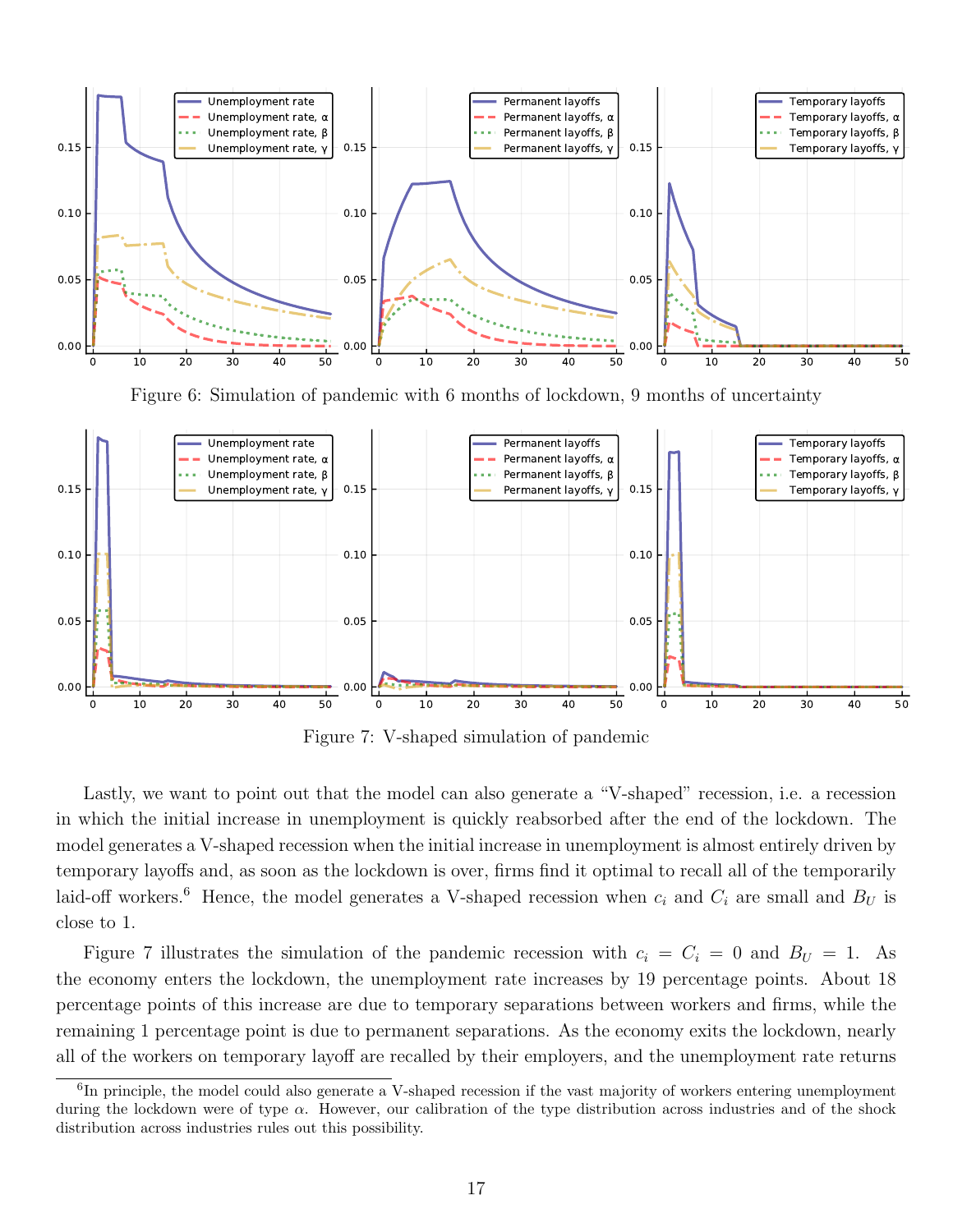within 1 percentage point of its steady-state level.

While the model can generate a V-shaped recession, it does so by producing some implausible outcomes. First, 95% the initial increase in the unemployment rate is due to temporary layoffs and only 5% is due to permanent layoffs. In the recent surveys of Adams-Prassl et al. (2020) and Bick and Blandin (2020), at least 40% of workers who became unemployed at the beginning of the recession state to have no expectation of being recalled by their previous employer. Second, when the costs associated with temporary layoffs are low, it takes a smaller productivity shock to generate the same increase in unemployment during the lockdown. Indeed, the employment-weighted productivity shock required to generate a 19 percentage point increase in unemployment is only 1.4%. This is an order of magnitude lower than the employment-weighted average of work that cannot be done remotely (45%), and much lower than the employment-weighted average of the fraction of work that is both non-essential and cannot be done remotely (27%).

Let us conclude by pointing out that underneath the results presented in this section—results that are aggregated either at the economy level or at the industry level—there is a wealth of additional results about individual workers, including the size of their earnings losses during the lockdown and the speed at which these losses are recouped.<sup>7</sup> We decided not to report these disaggregated results not because we deem them uninteresting, but for the sake of conciseness.

<sup>7</sup>Let us just say that our model does an excellent job at reproducing the size of earnings losses documented in Jacobson, LaLonde and Sullivan (1993) and Davis and von Wachter (2011).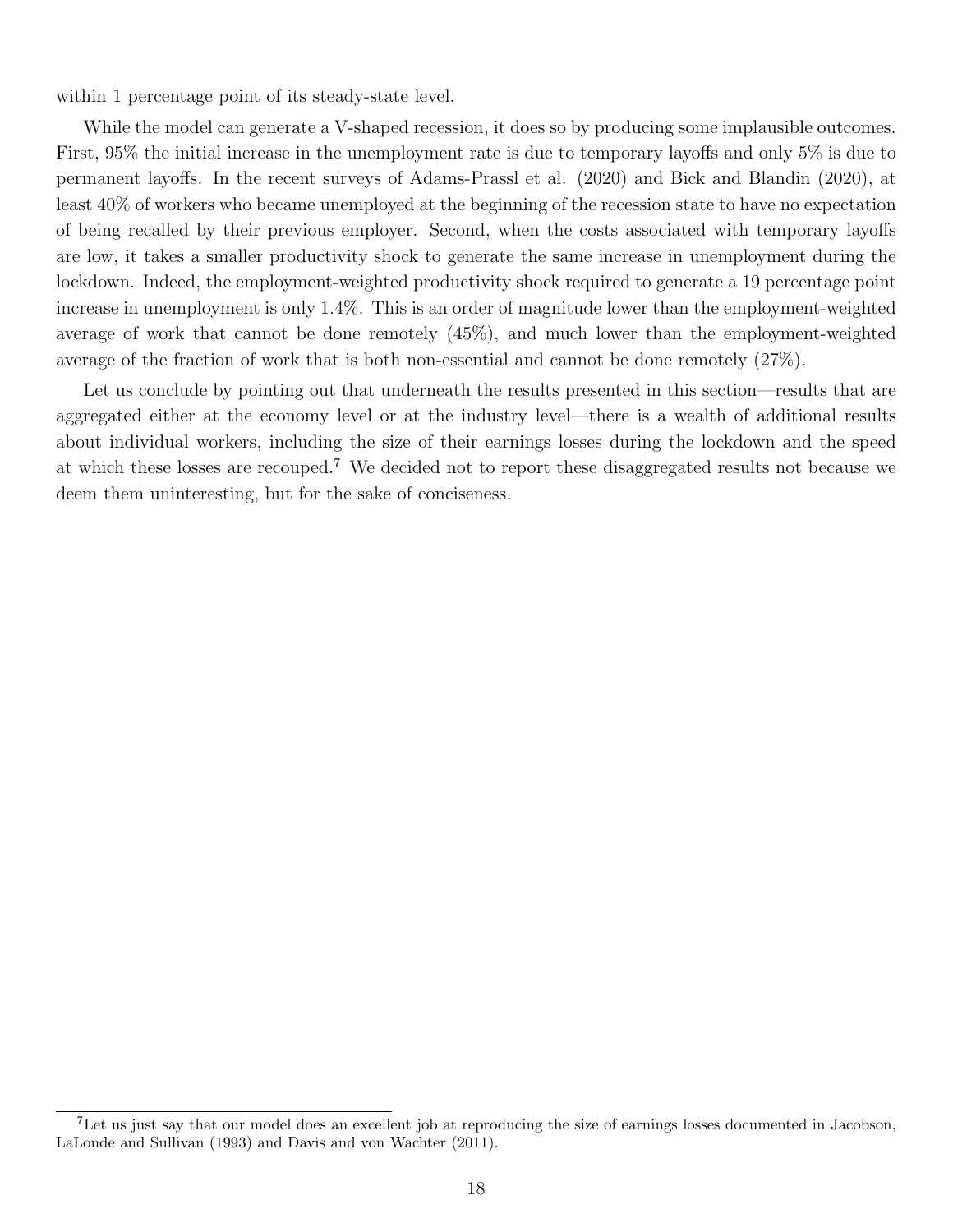# A Unemployment rate IRFs by industry



Figure 8: Pandemic simulation by industry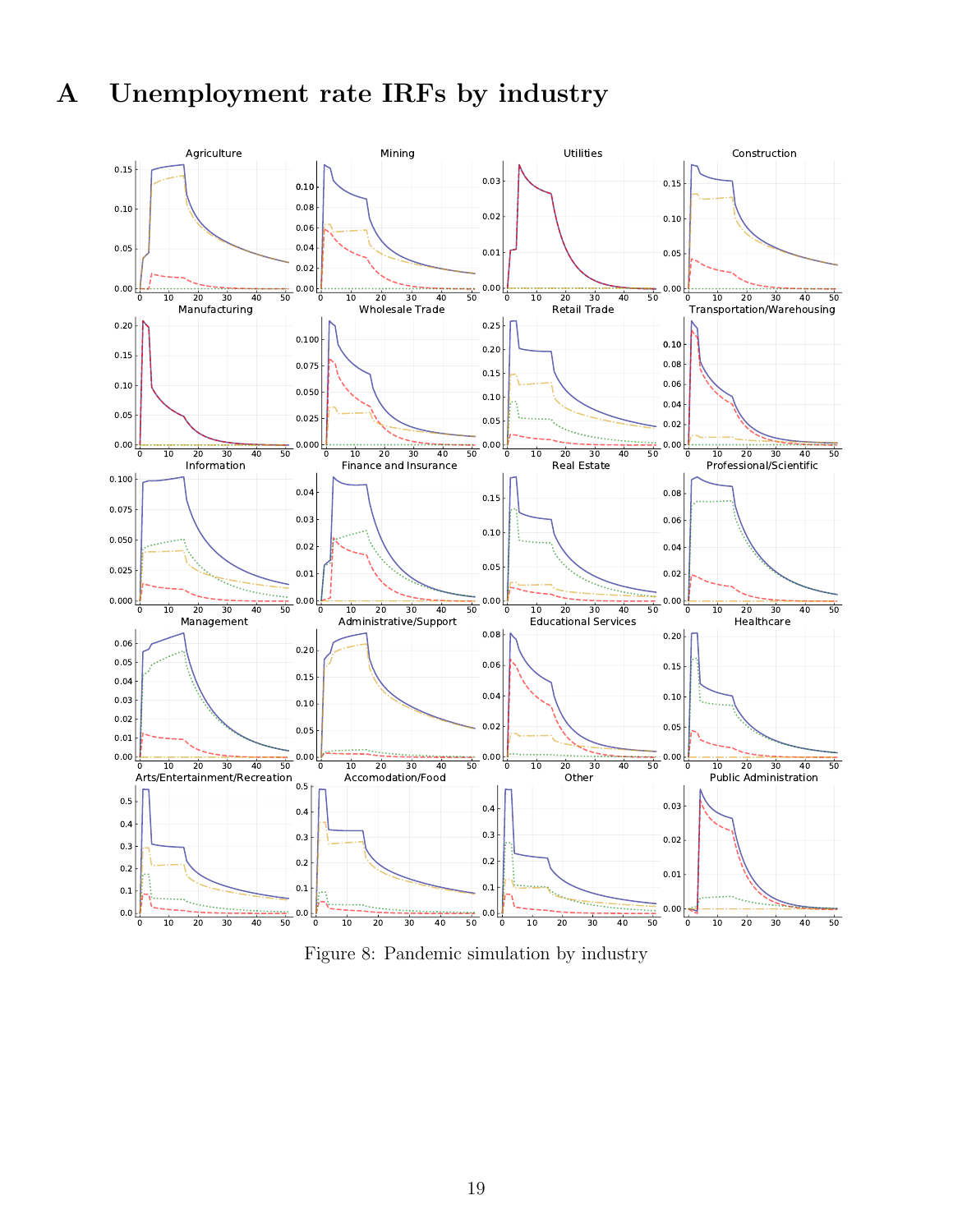# References

- [1] Adams-Prassl, A.., T. Boneva, M. Golin, and C. Rauh. 2020. "Inequality in the Impact of the Coronavirus Shock: Evidence from Real Time Surveys". Manuscript, Oxford University.
- [2] Ahn, H., and J. Hamilton. 2019. "Heterogeneity and Unemployment Dynamics" Journal of Business & Economic Statistics.
- [3] Alvarez, F., D. Argente, and F. Lippi. 2020. "A simple planning problem for COVID-19 lockdown." Manuscript, University of Chicago.
- [4] Atkeson, A. 2020. "What Will Be the Economic Impact of COVID-19 in the US? Rough estimates of disease scenarios." Manuscript, UC Los Angeles.
- [5] Berger, D., K. Herkenhoff, and S. Mongey. 2020. "An SEIR Infectious Disease Model with Testing and Conditional Quarantine." Manuscript, University of Chicago.
- [6] Bick, and Blandin. 2020. "Real Time Labor Market Estimates During the 2020 Coronavirus Outbreak." Manuscript, Arizona State University.
- [7] Davis, S., and T. von Wachter. 2011. "Recessions and the Costs of Job Loss." Brookings Papers on Economic Activity.
- [8] Dingel, J., and B. Neiman. 2020. "How Many Jobs Can Be Done at Home?" Manuscript, University of Chicago.
- [9] Eichenbaum, M., S. Rebelo, and M. Trabandt. 2020. "The Macroeconomics of Epidemics." Manuscript, Northwestern University.
- [10] Fernandez-Villaverde, J., and C. Jones. 2020. "Estimating and Simulating a SIRD Modelof COVID-19 for Many Countries, States, and Cities." Manuscript, University of Pennsylvania.
- [11] Fujita, S., and G. Moscarini. 2017. "Recall and Unemployment." American Economic Review 107: 3875-3916.
- [12] Garibaldi, P., E. Moen, and C. Pissarides. 2020. "Modelling Contacts and Transitions in the SIR Epidemics Model." Manuscript, London School of Economics.
- [13] Gertler, M., and A. Trigari. 2009. "Unemployment Fluctuations with Staggered Wage Bargaining." Journal of Political Economy 117: 38-86.
- [14] Glover, A., J. Heathcote, D. Krueger, and J.-V. Ríos-Rull. 2020. "Health versus Wealth: On the Distributional Effects of Controlling a Pandemic." Manuscript, University of Minnesota.
- [15] Gregory, V., G. Menzio, and D. Wiczer. 2020. "Heterogeneous Workers and Aggregate Fluctuations." Manuscript, New York University.